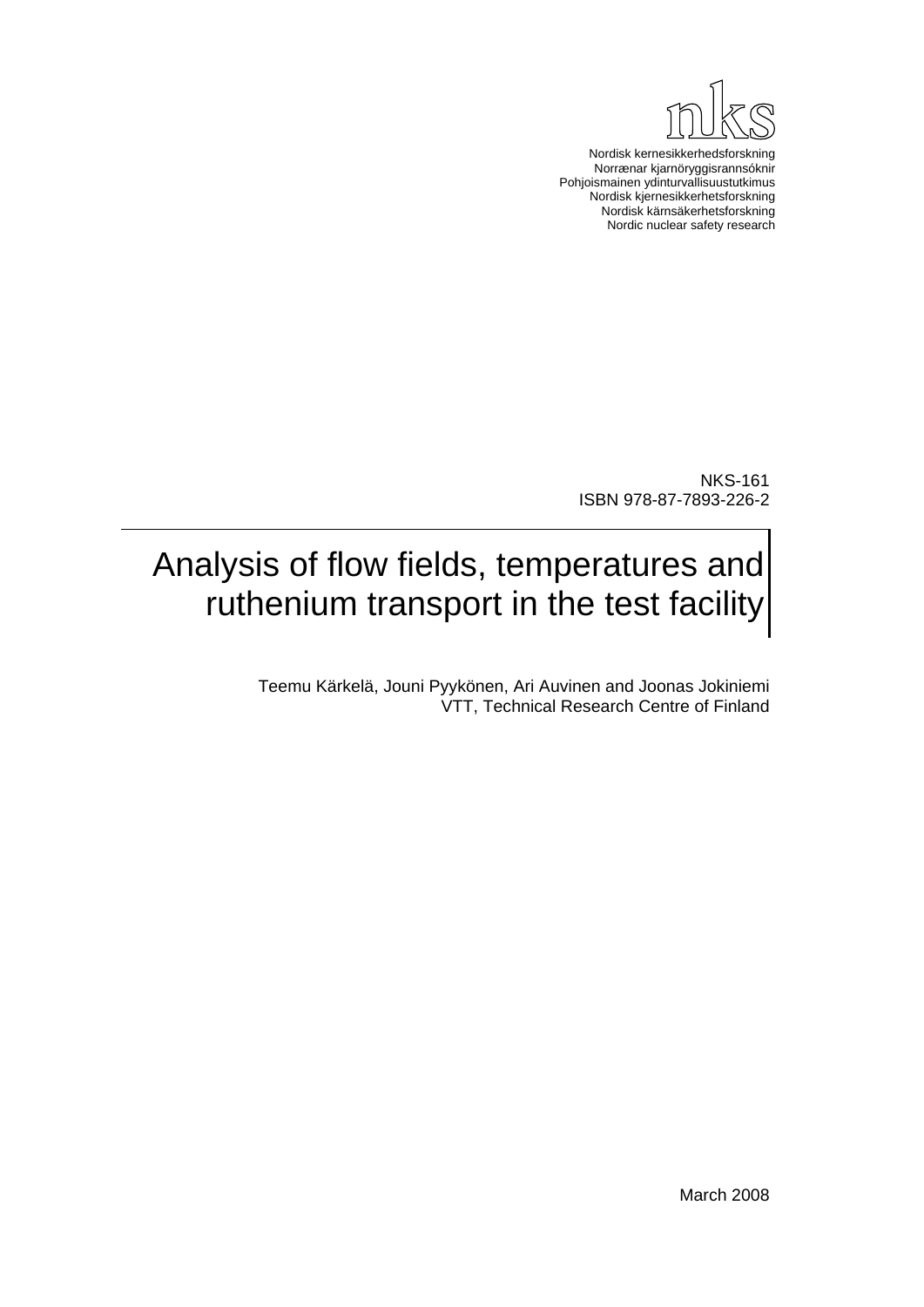

## **Abstract**

Ruthenium transport experiments were conducted at VTT during years 2002- 2006. Experiments gave information about ruthenium behaviour in air ingress accident conditions. This study complements those experiments with an analysis of the flows and thermal fields in the test system. Temperature profiles were measured at the walls of the experimental facility. Computational fluid dynamics (CFD) simulations used the measured profiles and provided predictions of flows and temperatures inside the furnace. Ruthenium transport was also modelled with CFD.

Thermal characterisation of the reactor demonstrated that buoyancy has a significant role during the cooling after the furnace. A hypothesis of the dominant role of RuO2 and RuO3 condensation on reactor walls gave simulation results that are in accordance with radiotracer measurements of deposition in experiments conducted with furnace at 1500K. Actually, RuO3 does not condensate, but it thermal decomposes to RuO2. This does not seem to have effect on result. Particle formation around the furnace exit could be detected from the comparison of modelling results with the measured profiles. In several other experiments ruthenium behaviour is dominated by other issues. These are related to the complex ruthenium chemistry that includes various surface reactions. Thermal equilibrium indicates significant gaseous RuO4 concentration around 1300 K. It seems that seed particles decreased the catalytic decomposition activity of RuO4 to RuO2 around this temperature pushing the gas concentration towards the equilibrium, and further give rise to gaseous RuO4 transport to low temperatures. At higher temperature increasing mass flow rate of RuO2 particles is likely to catalyse (decomposition) reaction of RuO4 to RuO2.

## **Key words**

ruthenium, nuclear safety, temperature, CFD

NKS-161 ISBN 978-87-7893-226-2

Electronic report, March 2008

The report can be obtained from NKS Secretariat NKS-776 P.O. Box 49 DK - 4000 Roskilde, Denmark

Phone +45 4677 4045 Fax +45 4677 4046 www.nks.org e-mail nks@nks.org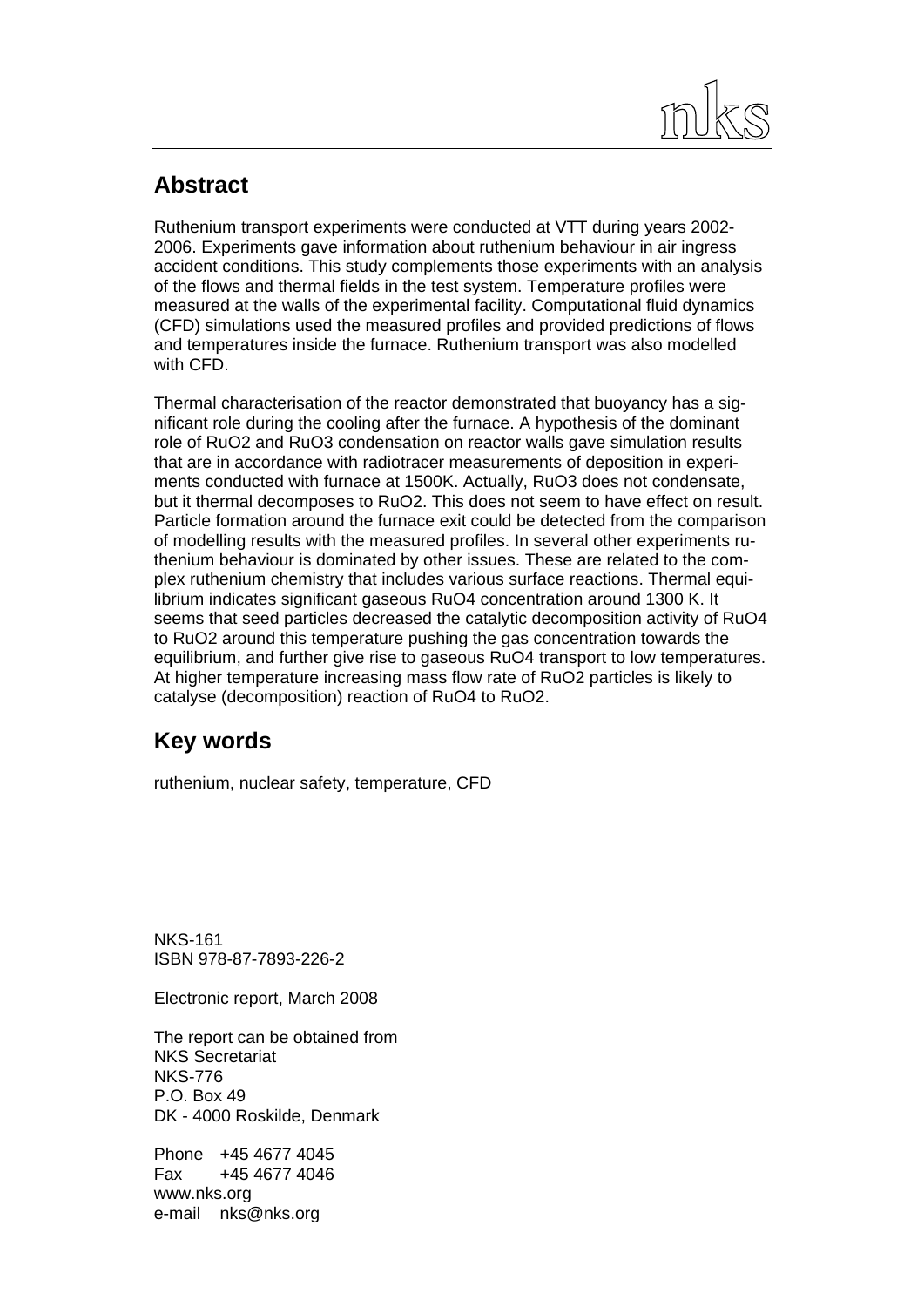## RESEARCH REPORT NO VTT-R-00947-08 | 1.2.2008



CHEMPC 13180

# Analysis of flow fields, temperatures and ruthenium transport in the test facility

Authors: Teemu Kärkelä, Jouni Pyykönen, Ari Auvinen, Joonas Jokiniemi

Confidentiality: Public

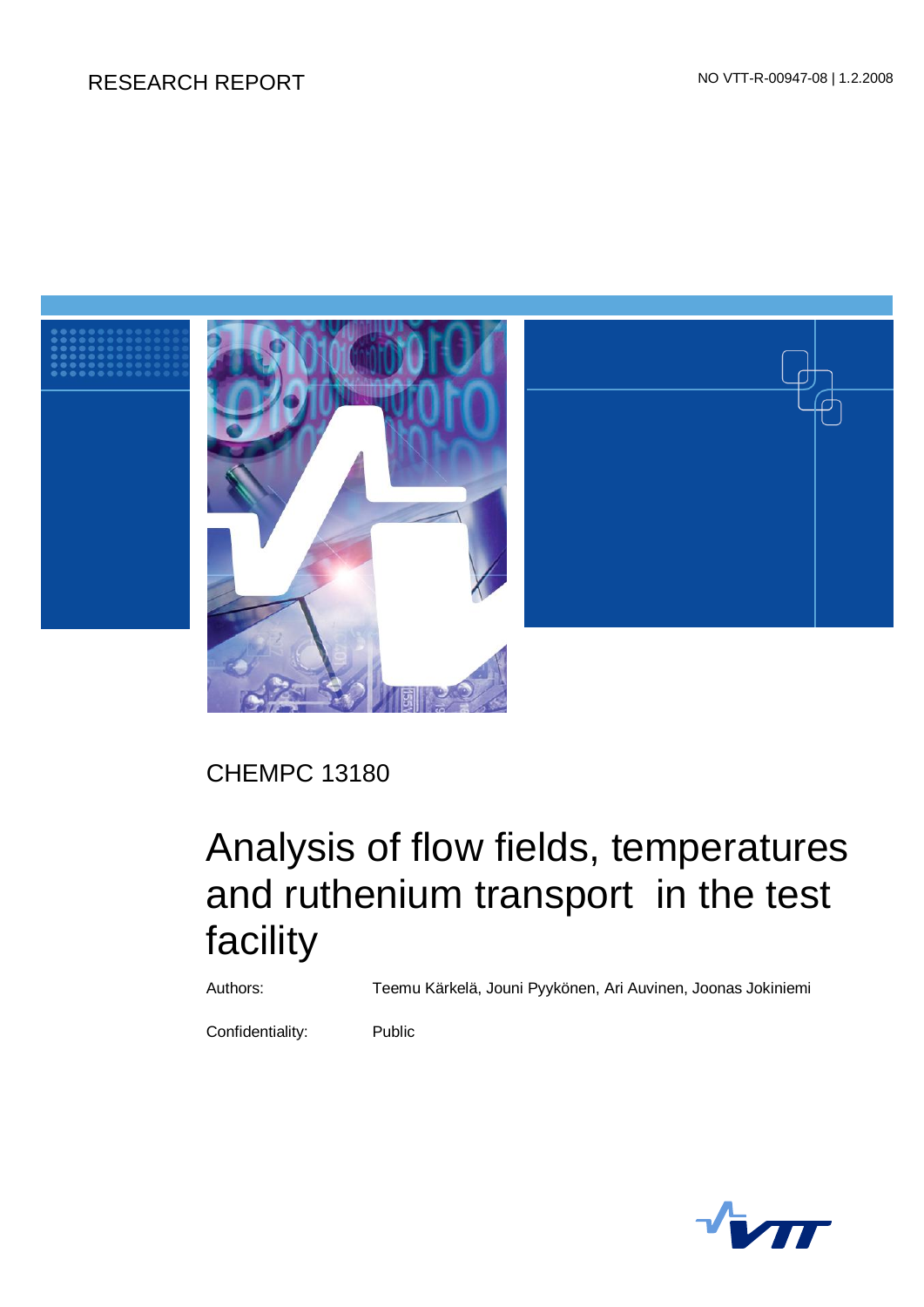

| Report's title                                                                     |                            |  |  |  |  |  |
|------------------------------------------------------------------------------------|----------------------------|--|--|--|--|--|
| Analysis of flow fields, temperatures and ruthenium transport in the test facility |                            |  |  |  |  |  |
| Customer, contact person, address                                                  | Order reference            |  |  |  |  |  |
| NKS, Patrick Isaksson, Vattenfall Power Consultant AB                              | AFT/NKS-R(07)59/6          |  |  |  |  |  |
| P.O. Box 527, SE-162 16 Stockholm, Sweden                                          |                            |  |  |  |  |  |
| Project name                                                                       | Project number/Short name  |  |  |  |  |  |
| Primary circuit chemistry of fission products                                      | 13180 / CHEMPC             |  |  |  |  |  |
| Author(s)                                                                          | Pages                      |  |  |  |  |  |
| T. Kärkelä, J. Pyykönen, A. Auvinen                                                | $14 +$ Appendixes 5        |  |  |  |  |  |
| Keywords                                                                           | Report identification code |  |  |  |  |  |
| Ruthenium, temperature, CFD                                                        | VTT-R-00947-08             |  |  |  |  |  |
| Summary                                                                            |                            |  |  |  |  |  |

Ruthenium transport experiments were conducted at VTT during years 2002-2006. Experiments gave information about ruthenium behaviour in air ingress accident conditions. This study complements those experiments with an analysis of the flows and thermal fields in the test system. Temperature profiles were measured at the walls of the experimental facility. Computational fluid dynamics (CFD) simulations used the measured profiles and provided predictions of flows and temperatures inside the furnace. Ruthenium transport was also modelled with CFD.

Thermal characterisation of the reactor demonstrated that buoyancy has a significant role during the cooling after the furnace. A hypothesis of the dominant role of  $RuO<sub>2</sub>$  and  $RuO<sub>3</sub>$ condensation on reactor walls gave simulation results that are in accordance with radiotracer measurements of deposition in experiments conducted with furnace at 1500K. Actually, RuO<sub>3</sub> does not condensate, but it thermal decomposes to  $RuO<sub>2</sub>$ . This does not seem to have effect on result. Particle formation around the furnace exit could be detected from the comparison of modelling results with the measured profiles. In several other experiments ruthenium behaviour is dominated by other issues. These are related to the complex ruthenium chemistry that includes various surface reactions. Thermal equilibrium indicates significant gaseous RuO4 concentration around 1300 K. It seems that seed particles decreased the catalytic decomposition activity of  $RuO<sub>4</sub>$  to  $RuO<sub>2</sub>$  around this temperature pushing the gas concentration towards the equilibrium, and further give rise to gaseous  $RuO<sub>4</sub>$  transport to low temperatures. At higher temperature increasing mass flow rate of  $RuO<sub>2</sub>$  particles is likely to catalyse (decomposition) reaction of  $RuO<sub>4</sub>$  to  $RuO<sub>2</sub>$ .

| Confidentiality                                                        | Public                                                                                                                                                                                                                              |  |  |  |
|------------------------------------------------------------------------|-------------------------------------------------------------------------------------------------------------------------------------------------------------------------------------------------------------------------------------|--|--|--|
| Espoo 1.2.2008                                                         |                                                                                                                                                                                                                                     |  |  |  |
|                                                                        |                                                                                                                                                                                                                                     |  |  |  |
|                                                                        |                                                                                                                                                                                                                                     |  |  |  |
|                                                                        |                                                                                                                                                                                                                                     |  |  |  |
| Jukka Lehtomäki                                                        | Ari Auvinen                                                                                                                                                                                                                         |  |  |  |
| <b>Technology Manager</b>                                              | Senior research Scientist                                                                                                                                                                                                           |  |  |  |
| VTT's contact address                                                  |                                                                                                                                                                                                                                     |  |  |  |
| VTT, P.O. Box 1000, FI-02044 VTT, Finland                              |                                                                                                                                                                                                                                     |  |  |  |
| Distribution (customer and VTT)                                        |                                                                                                                                                                                                                                     |  |  |  |
| VTT Kirjaamo, SAFIR 2010– Tukiryhmä 5, SARNET Source Term WP 14-1, NKS |                                                                                                                                                                                                                                     |  |  |  |
| Secretariat                                                            |                                                                                                                                                                                                                                     |  |  |  |
|                                                                        |                                                                                                                                                                                                                                     |  |  |  |
|                                                                        | The use of the name of the VTT Technical Research Centre of Finland (VTT) in advertising or publication in part of<br>this report is only permissible with written authorisation from the VTT Technical Research Centre of Finland. |  |  |  |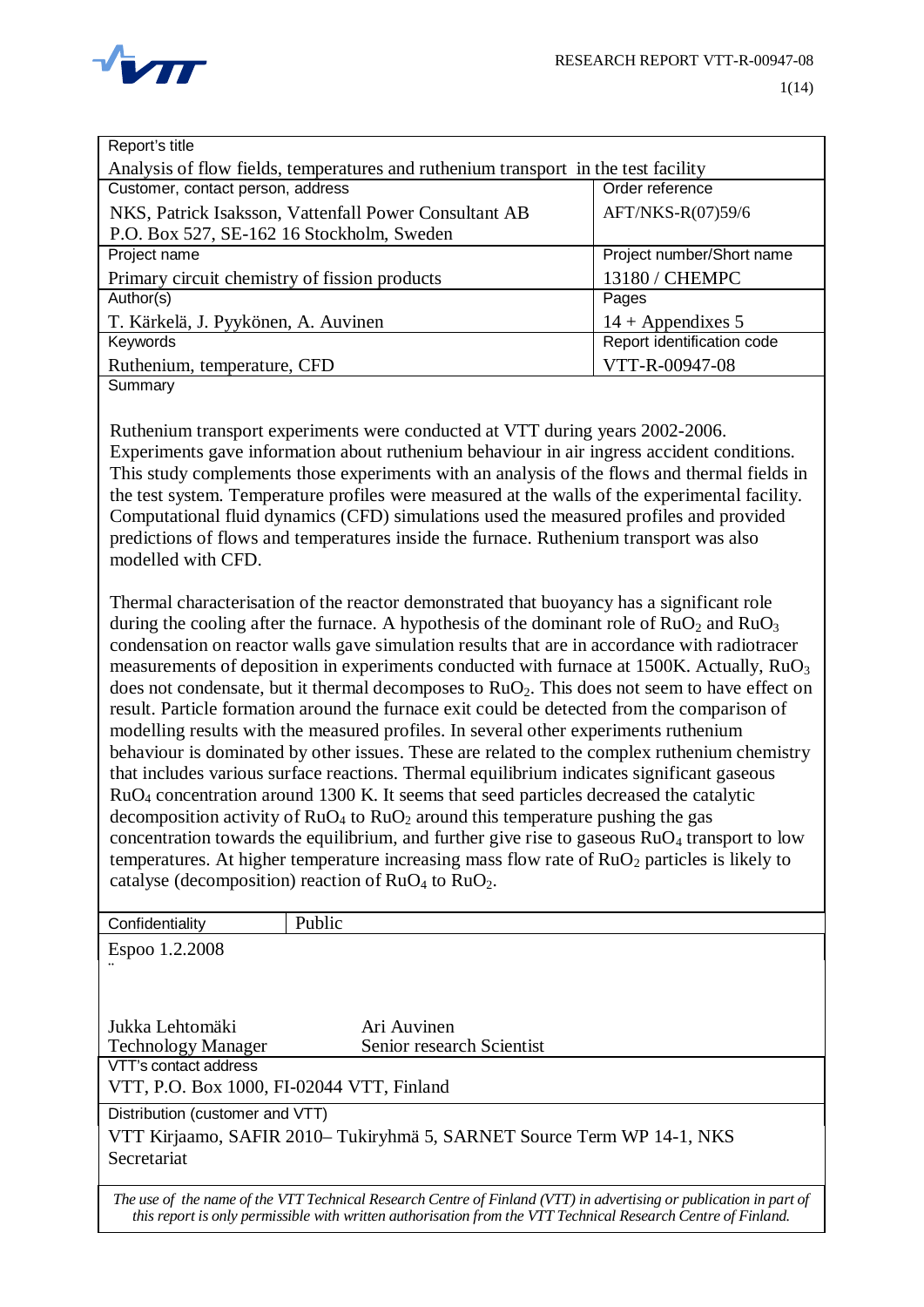

### **Preface**

Transport of ruthenium in air ingress accident has been studied in VTT and several experiments have been conducted during years 2002-2006. As a result a large data base on ruthenium transport has been gathered. In order to be able to conduct modelling on ruthenium transport it is important to have data about temperature profile inside the test facility. Detailed temperature measurements were done during year 2007.

The financial support of the Finnish Research Programme on Nuclear Power Plant Safety (SAFIR), the Fortum Nuclear Services Ltd (FNS) and the Nordic Nuclear Safety Research (NKS) is acknowledged.

Espoo 1.2.2008

Teemu Kärkelä, Jouni Pyykönen, Ari Auvinen, Joonas Jokiniemi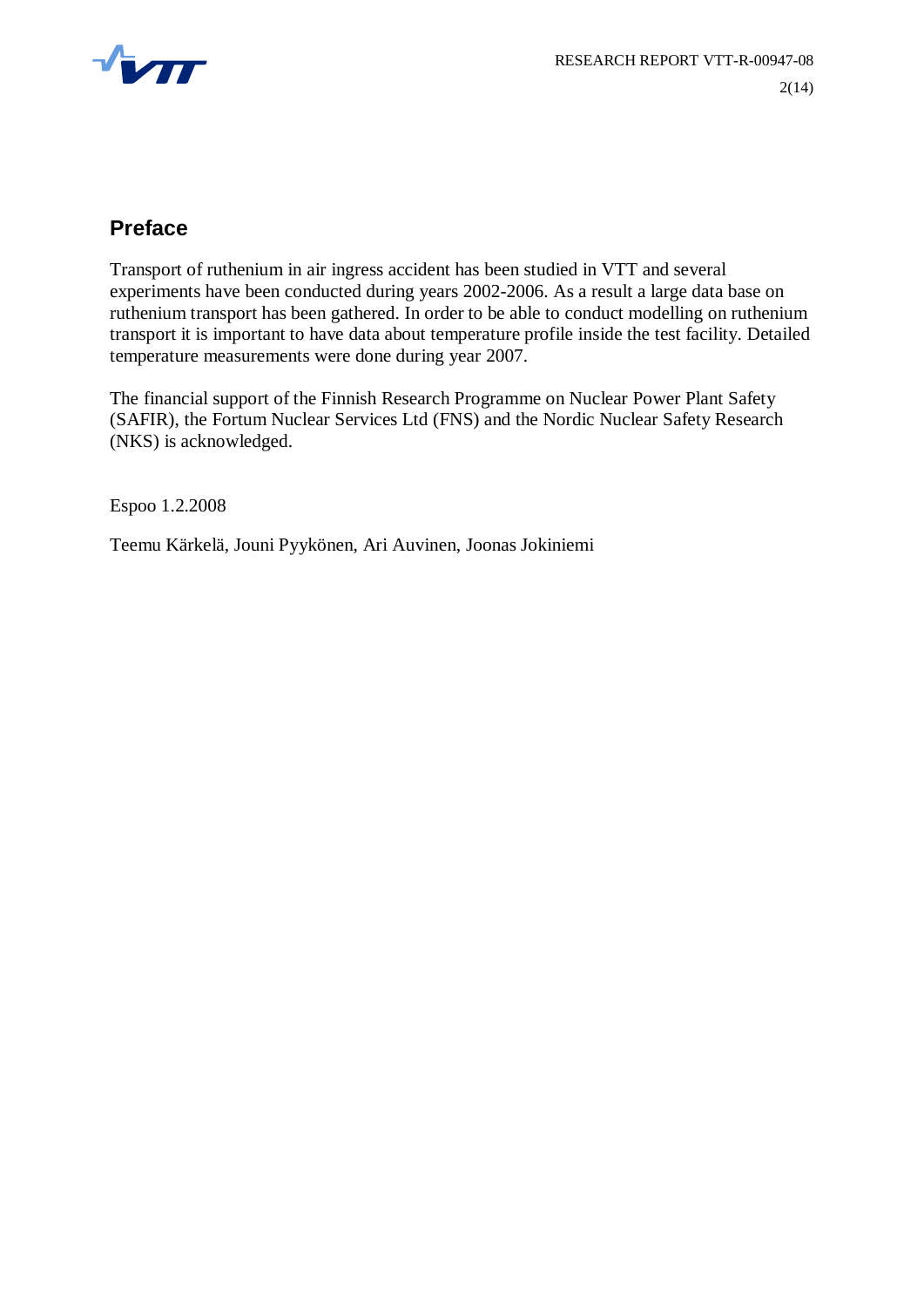

## **Contents**

|   | Preface                                                     |                                           | $\overline{2}$ |
|---|-------------------------------------------------------------|-------------------------------------------|----------------|
| 1 | Introduction                                                |                                           | $\overline{4}$ |
|   | 2 Experimental facility                                     |                                           | $\overline{4}$ |
|   | 2.2 Locations of thermocouples                              | 2.1 Facility for temperature measurements | 4<br>5         |
| 3 | <b>Experiments</b>                                          |                                           | 6              |
| 4 | Modelling                                                   |                                           | 8              |
|   | 4.1 Modelling issues<br>4.2 Model<br>4.3 Simulation results |                                           | 8<br>9<br>10   |
|   | 5 Conclusions                                               |                                           | 14             |
|   | References                                                  |                                           | 14             |
|   | Appendix A.                                                 | Tables of measured wall temperatures      | A-1            |
|   | Appendix B.                                                 | Table of measured gas temperatures        | $B-1$          |
|   | Appendix C.                                                 | Figures of measured temperatures          | $C-1$          |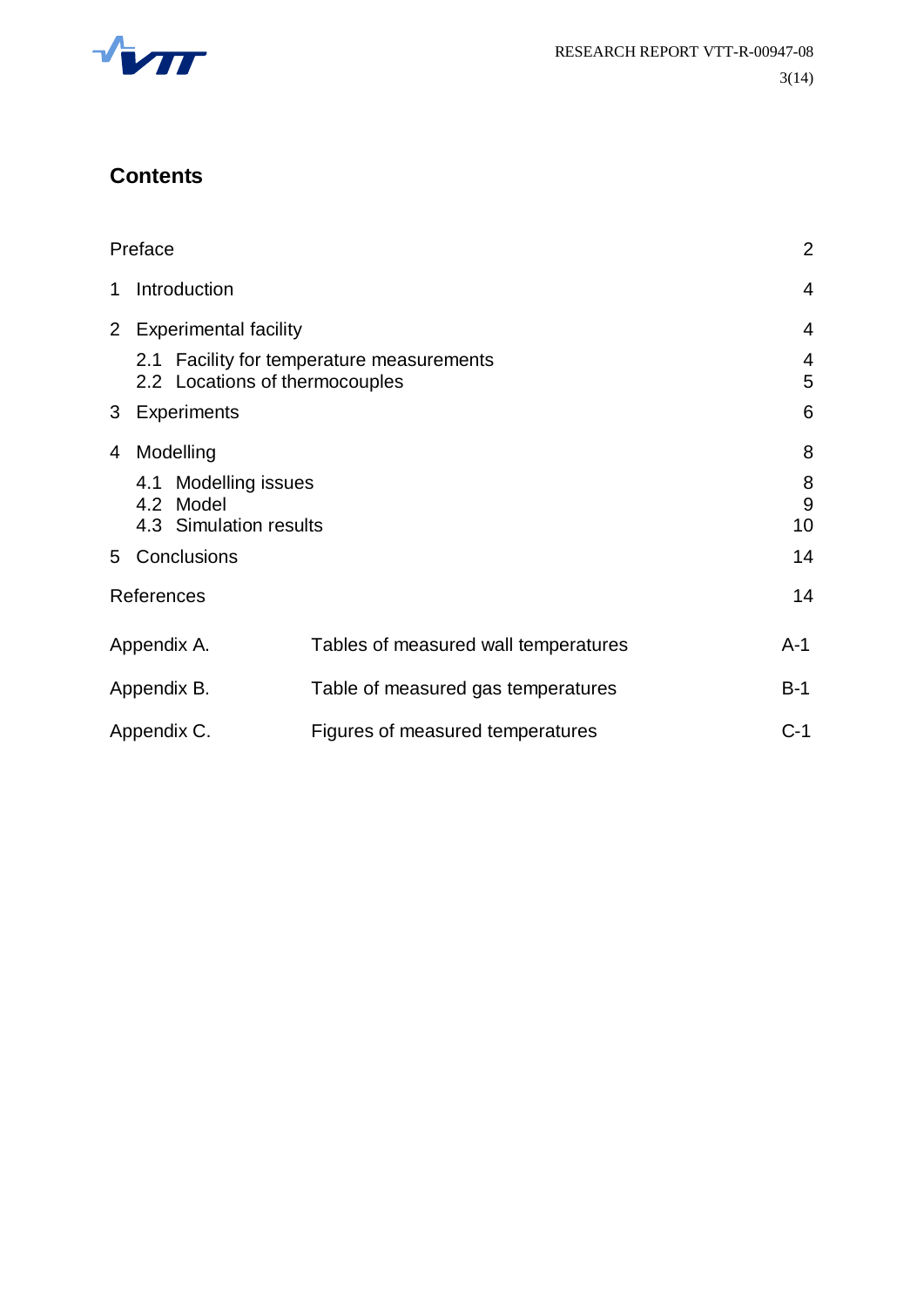

#### **1 Introduction**

Ruthenium transport experiments were conducted during years 2002-2006 in VTT [Backman et al., 2004], [Kärkelä et al., 2007]. Experiments gave a wide range of data about ruthenium behaviour in air ingress accidents conditions. In some experiments gammatracer was used to determine ruthenium deposition profile inside the experimental facility. Measured ruthenium data is used in modelling of ruthenium transport.

However, to be able to conduct modelling on ruthenium transport, it is important to know temperature profile inside the experimental facility. Detailed temperature profile measurements were done during year 2007.

Modelling of ruthenium transport was the last phase in ruthenium study. Modelling was performed to provide an idea of the temperature and flow field in the experimental system. Modelling enabled studying the relative importance of different transport processes on ruthenium behaviour.

### **2 Experimental facility**

#### 2.1 Facility for temperature measurements

The facility used in temperature measurements (in figure 1), was similar as in experiments on ruthenium transport before [Kärkelä et al., 2007], except the sampling lines were not included. Therefore, the facility composed of tubular flow furnace (Entech, ETF20/18IIL), which had 9 holes on the side wall for temperature measurement. Inside the furnace was a high purity alumina tube. It was connected to a stainless steel (SS 316 L) tube at the outlet of the furnace.



MFC - mass flow controller

Figure 1. Experimental facility used in temperature measurements.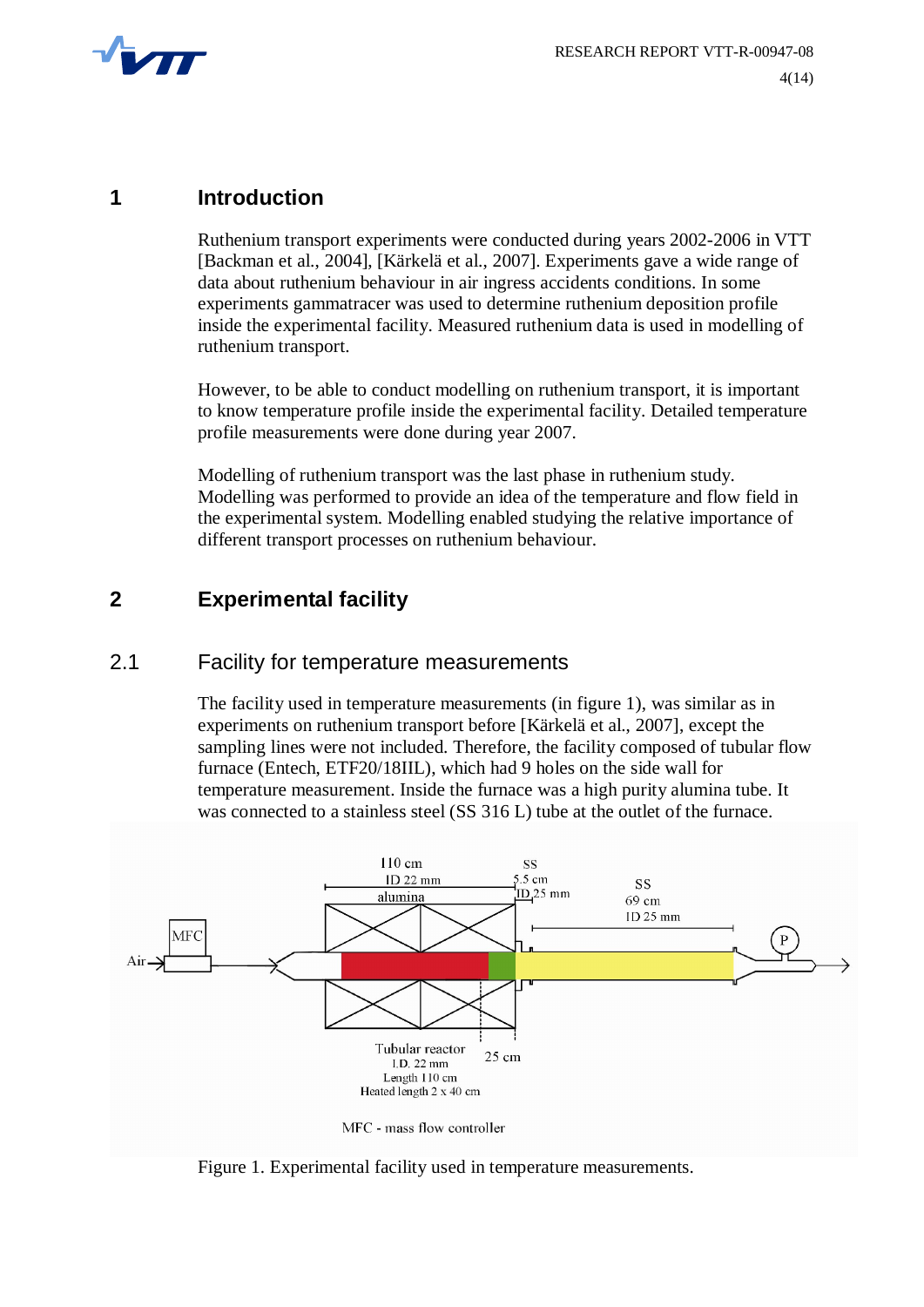

Air flow through the furnace was controlled with mass flow controller (Brooks 5851S) and flow rate was 5 l/min (NTP, NTP conditions  $0^{\circ}$ C, 101325 Pa). As air exited the furnace, it cooled in a stainless steel tube. Pressure inside the facility was kept close to atmospheric.

#### 2.2 Locations of thermocouples

Thermocouples used were K-type and B-type. The design A of K-type thermocouples had 1.5 mm tip diameter and design B 3.2 mm. Temperature maximums were 1100°C and 1335°C respectively. B-type thermocouples had 0.7 mm tip diameter and temperature maximum was 1700°C.

Thermocouples were used to measure temperature at three different zones. Those were the surface temperature of alumina tube inside the furnace - red section in figure 1. K-type thermocouples with design B were mounted through 9 holes on the side of the furnace in such a way that their tips were touching the side of the tube.

The second zone was the section of alumina tube, which was inside the insulation at the end of the furnace – green section in figure 1. Six B-type thermocouples were attached on the top surface of alumina tube and two on the bottom surface.

The third zone was stainless steel tube after the furnace – yellow section in figure 1. K-type thermocouples with design A were attached on the inner surface of tube through holes drilled through the tube. Thermocouples were measuring temperature of gas flow on the tube wall. The total number of thermocouples attached on tube was 30, of which four were mounted on stainless steel connector between alumina furnace tube and the stainless steel tube. Temperature was measured on the top, bottom and side surfaces (both left and right) of tube by rotating the tube 180° between experiments.

The locations of thermocouples are presented in table 1. The zero point is at the end of the furnace. Positive direction is downstream from the furnace. So, the insulation at the end of the furnace is located between -14 to 0 cm.

| Zone                                                        | Thermocouple locations [cm]          |
|-------------------------------------------------------------|--------------------------------------|
| Surface temperature of alumina tube side wall inside the    | $-87, -79, -71, -63, -55, -47, -39,$ |
| furnace                                                     | $-31, -23$ , top wall $-20, -17$     |
| The section of alumina tube inside insulation: Top surface  | $-14, -10, -5, -1$                   |
| The section of alumina tube inside insulation: Bottom       | $-14, -5$                            |
| surface                                                     |                                      |
| Stainless steel tube after the furnace: Downstream from the | 7.3, 10.3, 13.4, 16.3, 20.3, 24.3,   |
| furnace, left side                                          | 28.3, 32.3, 39.9, 43.3, 55.3         |
| Stainless steel tube after the furnace: Downstream from the | connector 2.3, 4.2, tube 7.7,        |
| furnace, top side                                           | 10.4, 13.5, 20.4, 24.8, 28.6,        |
|                                                             | 32.8, 37, 43.6, 55.5, 65.5           |
| Stainless steel tube after the furnace: Downstream from the | connector 2.3, 4.4, tube 7.6,        |
| furnace, right side                                         | 13.2, 20.5, 28.7                     |

Table 1. The locations of thermocouples used in temperature measurements. The zero point is located at the end of the furnace.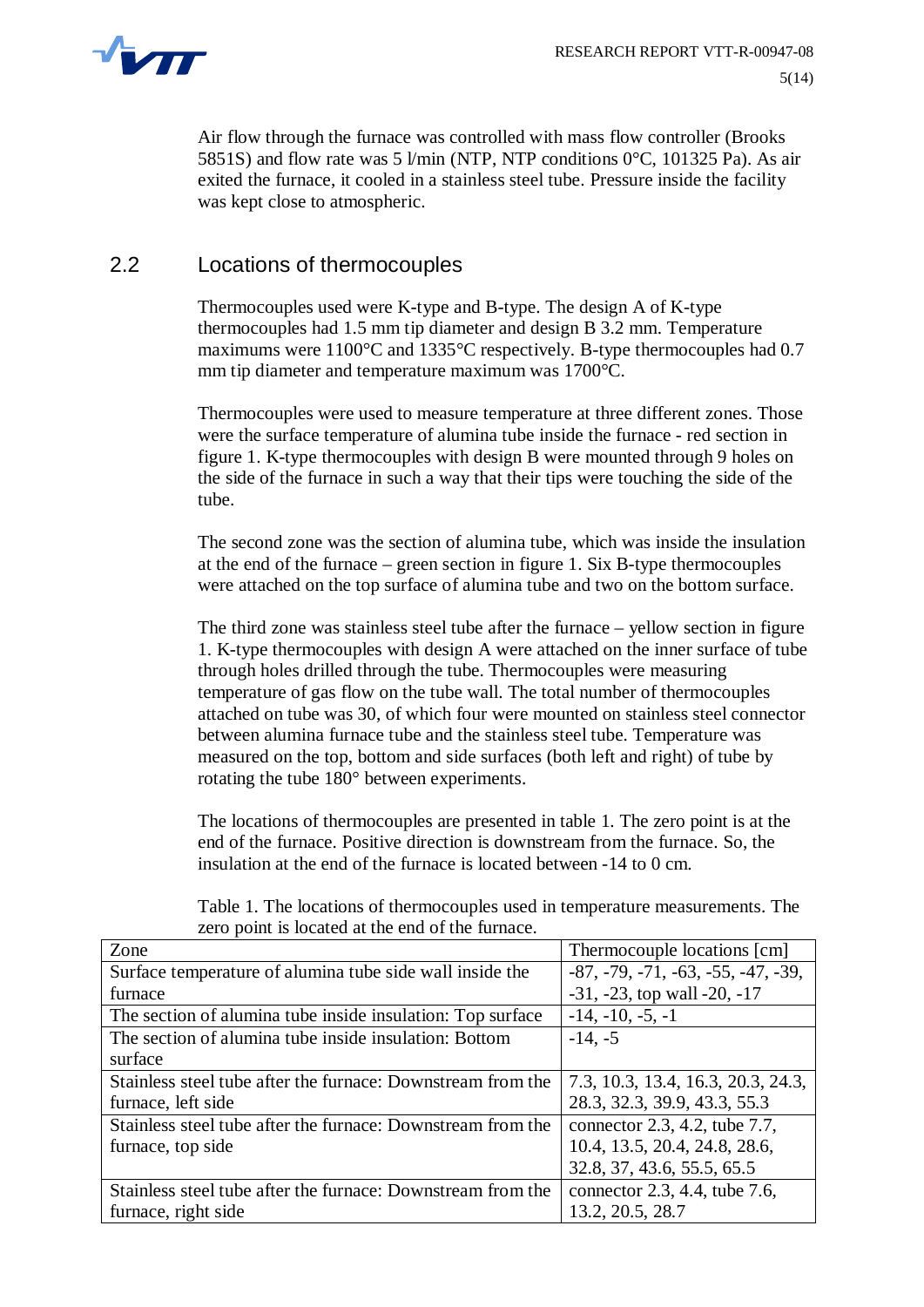

The temperature profile approximately in the middle of gas flow was measured with one thermocouple (design A). It was mounted through special designed connector into stainless steel tube of the experimental facility. The gas temperature measurements were conducted between -9 – 53.5 cm. In the measurements the thermocouple was moved with small increments, approx. 1 cm, from the outlet of stainless steel tube to upstream. The locations of measured points are presented in appendix B.

### **3 Experiments**

Temperature measurements were conducted at 1100, 1300, 1500 and 1700 K furnace set point temperatures, which equal temperatures used in ruthenium transport experiments. Air flow through the furnace was 5 l/min (NTP). The total number of the tests was fifteen. Three of them were repeated tests because of interference in the previous experiment. The experimental matrix is presented in table 2.

| Exp. $[#]$     | Furnace set point [K] | Measurement   | Other                |
|----------------|-----------------------|---------------|----------------------|
|                | 1100                  | Surface temp. |                      |
| $\overline{2}$ | 1300                  | Surface temp. |                      |
| 3              | 1500                  | Surface temp. |                      |
| 4              | 1700                  | Surface temp. |                      |
| 5              | 1100                  | Surface temp. | $180^\circ$ rotation |
| 6              | 1300                  | Surface temp. | $180^\circ$ rotation |
| 7              | 1500                  | Surface temp. | $180^\circ$ rotation |
| 8              | 1700                  | Surface temp. | $180^\circ$ rotation |
| 9              | 1100                  | Gas temp.     |                      |
| 10             | 1300                  | Gas temp.     |                      |
| 11             | 1500                  | Gas temp.     |                      |
| 12             | 1700                  | Gas temp.     |                      |
| 13             | 1100                  | Surface temp. | Repeat               |
| 14             | 1300                  | Surface temp. | Repeat               |
| 15             | 1300                  | Gas temp.     | Repeat               |

| Table 2. The experimental matrix of temperature measurements. |
|---------------------------------------------------------------|
|---------------------------------------------------------------|

The results of temperature measurements are presented as one minute averages, while the facility was at the operation temperature.

In figure 2 are presented the measured temperature profiles in the experimental facility. The outlet of the furnace is located at 0 cm (compare with figure 1). Temperatures presented in the figure are measured on the top surface, except between -87 - -23 cm, where the side wall was measured. Within the furnace the measurements were conducted on the outer surface and after the furnace on the inner surface of the tube. At 1700 K temperature thermocouples touching the side wall inside the furnace were not used. Average values of the measured temperatures are presented in tables  $A-1 - A-4$  in appendix A.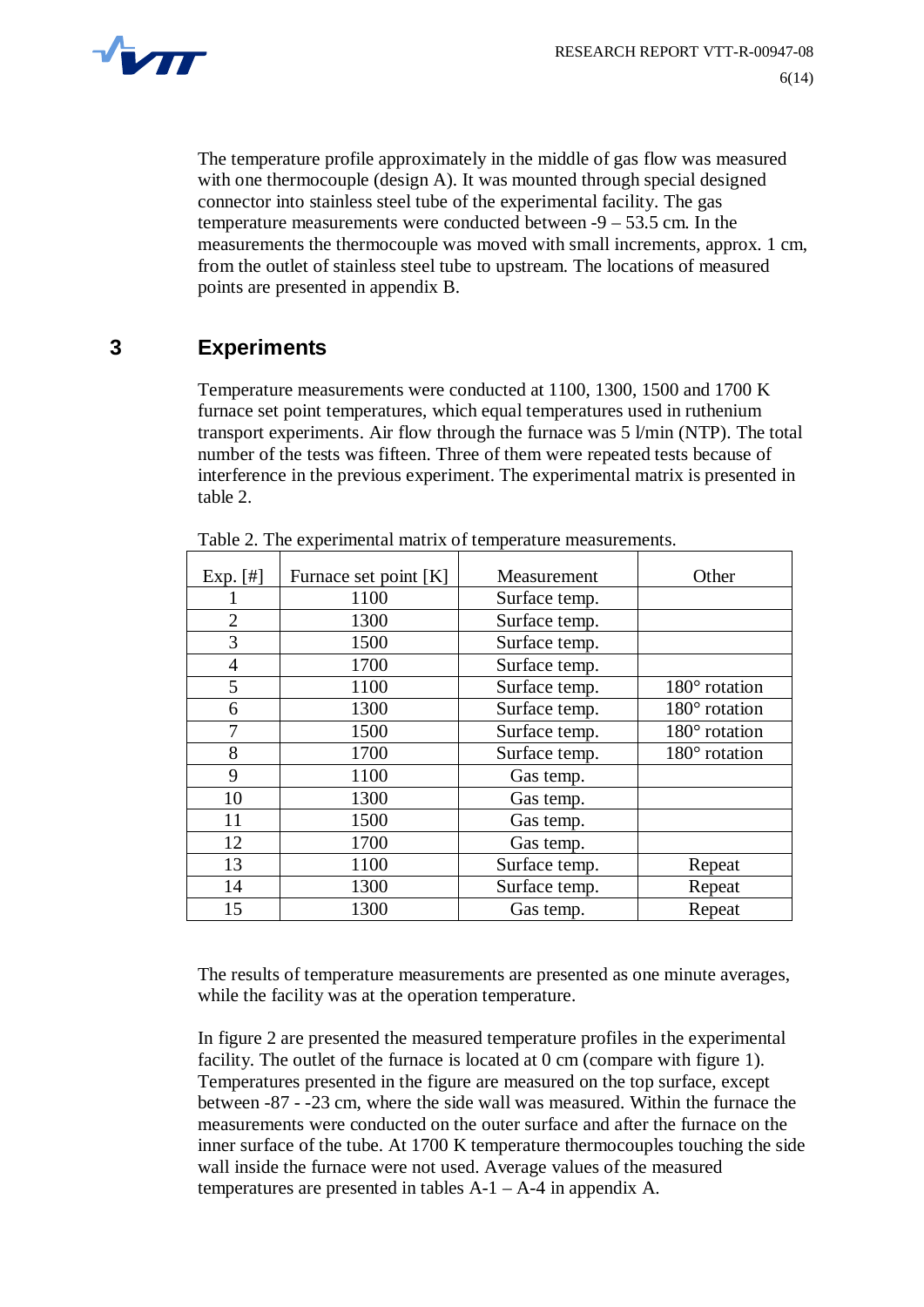



Figure 2. Measured temperature profiles in the experimental facility. Temperatures are measured on the top wall of the tube, except between -87 – -23 cm where the side wall was measured. The outlet of the furnace is located at 0 cm.

It can be seen in figure 2 that temperature is rather constant inside the furnace at location from -45 to -25 cm, where the evaporation crucible was located in ruthenium transport experiments. The insulation of the furnace was located between -14 to 0 cm. Inside the insulation temperature decreased very rapidly. In ruthenium transport experiments temperature gradient caused reactive condensation of gaseous ruthenium species and deposition on the wall of alumina tube as  $RuO<sub>2</sub>$ . The maximum temperature difference at the end of the insulation between top and bottom surface of alumina tube was 28 K, when the furnace set point was 1700 K.

After the furnace there were stainless steel connector and stainless steel tube. Temperatures inside these parts are presented more accurately in figure 3. Again the outlet of the furnace is located at 0 cm. Gas temperatures are measured at the inner surface on top and bottom wall of tube. The set point of the furnace was 1100 K and 1300 K, when temperature inside the stainless steel connector was measured. Temperature continued to decrease within both sections. Therefore within those sections (range from 0 to 25 cm) in ruthenium transport experiments there was also a lot of ruthenium particle deposition mainly due to thermophoresis. From 25 cm to downstream the temperature decreased further and decomposition of gaseous  $RuO<sub>4</sub>$  to solid  $RuO<sub>2</sub>$  took place. Decomposition seemed to take place preferably at around 100°C. For comparison temperatures measured at the side walls are presented in figure C-1 of appendix C.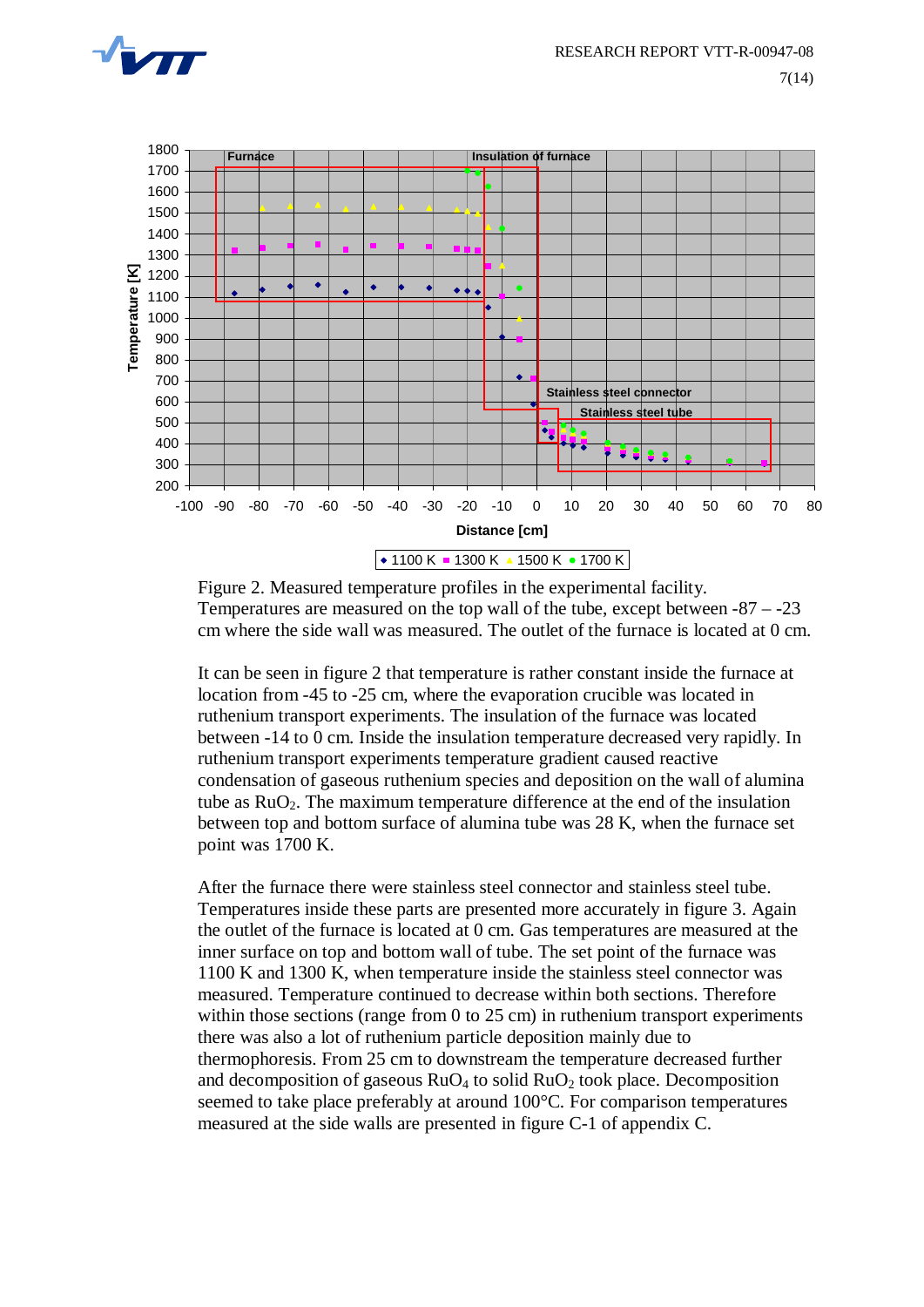



Figure 3. Measured temperatures inside stainless steel connector and tube. Temperatures are measured at the inner surface on top and bottom wall of the tube.

The results of the gas temperature measurements approximately from the middle of the flow channel are presented in appendix B. During the measurements it was noticed that the tip of the thermocouple was not located exactly in the centre of the flow channel all the time. The manufactured supporting frame of the tip did not withstand the heat especially at 1500 K and 1700 K. The tip was located below the middle of the flow channel as the frame bent during the measurements. Due to the uncertainty in the exact location of the thermocouple and the steep temperature gradient the results from gas temperature measurements were not used in modelling. Measured gas temperatures are also presented in figure C-2 of appendix C.

#### **4 Modelling**

#### 4.1 Modelling issues

Modelling was done to provide an idea of the temperature and flow fields in the experimental system. Of special interest is the role of buoyancy since the flow rates are rather low and temperature differences rather high. As the experiments were performed in a horizontal reactor, this adds an extra dimension in the interpretation of the results. Modelling studies have been done as computational fluid dynamics (CFD) simulation using a commercial software package Fluent. Another topic considered in the modelling studies was the dissipation of turbulence at the entrance of the furnace. Because of this the computational grid extended right to be beginning of the test facility.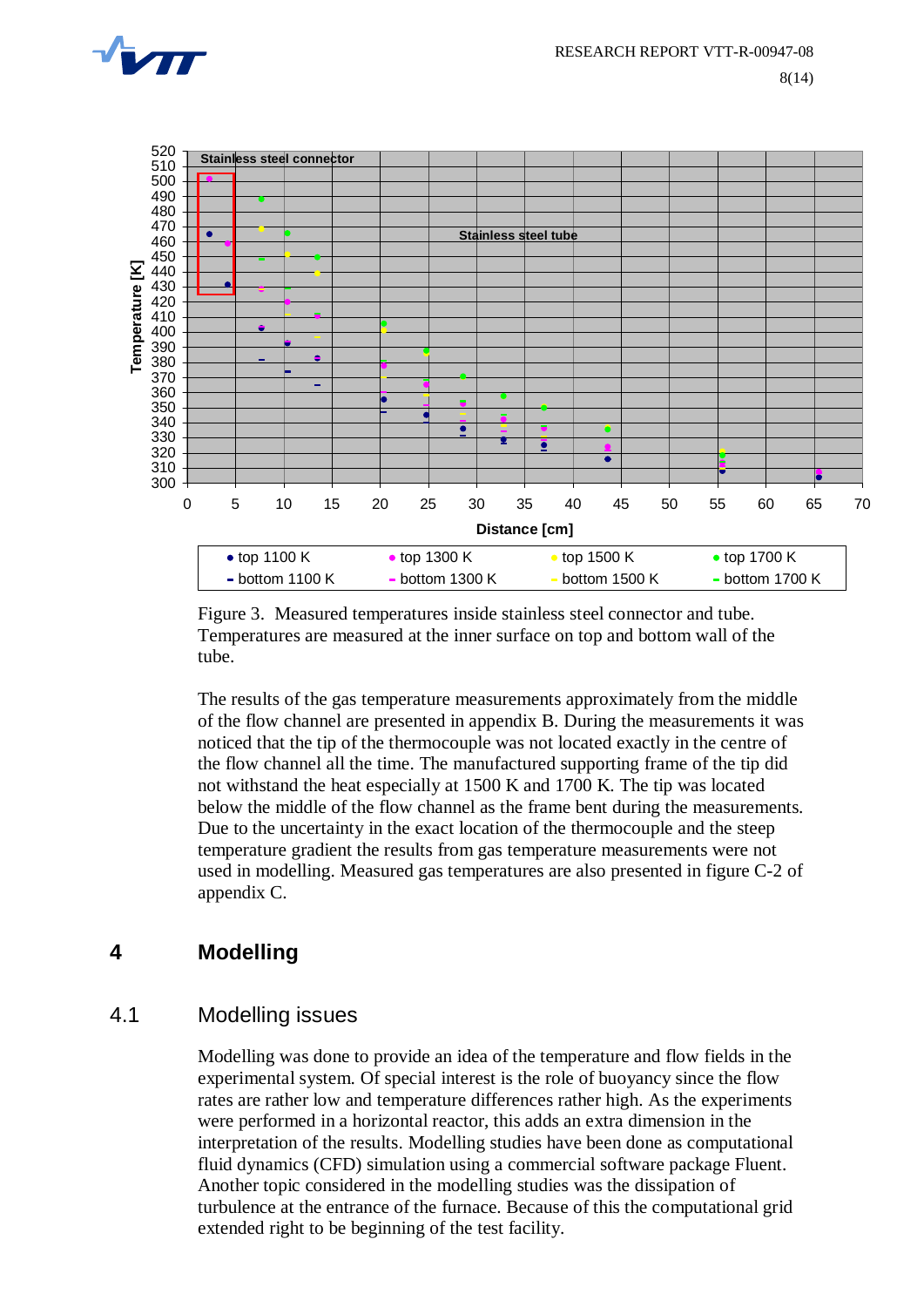

Another objective of modelling was to provide some framework for interpreting the experimental results of ruthenium behaviour in the conditions of interest. As the experiments are directed towards uncharted territory, there is no possibility of a sound mechanistic model of all the phenomena. Establishment of kinetics, even for simple hypothetical reactions, would require more data. Instead, we have modelled a case of purely diffusion-limited case of  $RuO<sub>2</sub>$  and  $RuO<sub>3</sub>$  transport and deposition to the reactor surfaces. This seemed to be the dominant process in certain cases, and thus, the simulations provide an upper bound for this process.

#### 4.2 Model

The fluid flow simulations cover the whole reactor from the tube entering the reactor until the reactor exit. The computational domain used in the calculations is shown in Fig. 4. The domain was constructed in 3D, and the symmetry enabled us to consider only half of the reactor tube. The domain consists of three parts, the furnace, the insulation, and the outflow. The grid was generated as a structured hexahedral grid. A so called O-grid grid arrangement was adopted. In the region near the inlet and the boundary between the insulation and the outflow parts where high gradients of variables are expected, non-uniform grid distribution was generated. Second-order accurate upwind-discretisation was used to solve the standard fluid flow equations. Standard wall boundary conditions were set with the thermal boundary conditions taken as polynomial fits from the measurements at various temperatures.



Figure 4. Computational grid of the test facility generated for the modelling studies.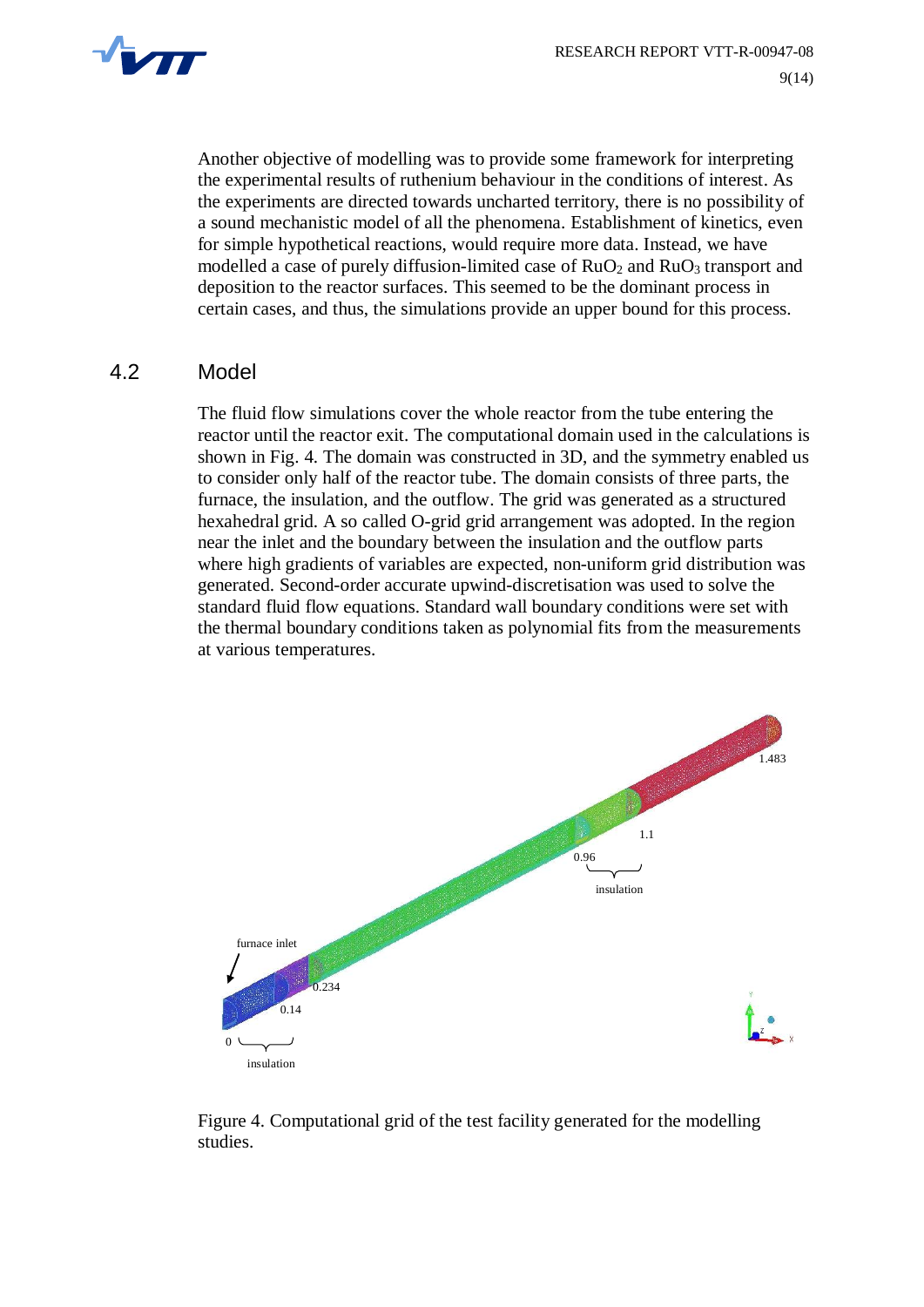

The basic hypothesis in modelling was to study a case of diffusion limited  $RuO<sub>2</sub>$ and RuO3 transport and deposition where the kinetics of ruthenium conversion to RuO4 is so slow that the conversion is of secondary importance during the relatively brief cooling phase. In reality, the conversion to  $RuO<sub>4</sub>$  is not completely insignificant. In any case, we model the behaviour of gaseous  $RuO<sub>2</sub>$  and  $RuO<sub>3</sub>$  as a separate entity during the cooling phase. In the calculation, we insert all released ruthenium in these two species and consider the role of  $RuO<sub>4</sub>$  only in the analysis of the results.

The conversion of ruthenium from the gas phase to the condensed phase is assumed place as reactive condensation of  $RuO<sub>3</sub>(g)$  to  $RuO<sub>2</sub>(c)$  or as direct condensation of  $RuO<sub>2</sub>$ . Only condensation on the reactor surfaces was considered by adopting a wall boundary condition of equilibrium concentration above the surface. Neither vapour scavenging by nucleated particles nor possible wall reactions were included in the CFD simulations. An effective total vapour pressure of condensable ruthenium species was calculated with the chemical database system FACT. As we do not allow gaseous  $RuO<sub>2</sub>$  and  $RuO<sub>3</sub>$  to convert to RuO4, the effective vapour pressure consists of these two species with the minor species emitted. For simplicity we consider dry air. With steam,  $RuO<sub>3</sub>OH$  would have a minor, but still appreciable concentration. At any rate, its effect on the effective vapour pressure is not very large (though one can speculate on the role of the OH radical in the kinetics). Since  $RuO<sub>3</sub>$  is the dominant species, the effective vapour pressure was calculated by converting the equilibrium concentration of  $RuO<sub>2</sub>$  to  $RuO<sub>3</sub>$ , and adding this to the equilibrium  $RuO<sub>3</sub>$ concentration.

The estimation of the diffusion coefficient of the dominant species  $RuO<sub>3</sub>$  is somewhat tricky since it does not have a known condensed form. Since the diffusion coefficient estimates of  $RuO<sub>2</sub>$  and  $RuO<sub>4</sub>$  are close to one another, the estimate of RuO4 diffusion coefficient, as a lower value of the two, was also adopted for  $RuO<sub>3</sub>$ .

A number of test cases were run to characterise the flow field. Three cases with furnace temperatures of 1300 K, 1500 K and 1700 K were considered in more detail. Flow rate of 5 L/min was adopted for all of the simulations with ruthenium. The concentration of ruthenium was taken from release rate measurements. The modelled cases correspond closest to experiments 1 (1300 K), A (1500 K) and B (1700 K) in table 2 in the final report of ruthenium transport experiments [Kärkelä et al., 2007]. Therefore the release data of these experiments were adopted.

#### 4.3 Simulation results

CFD simulations that studied the influence of the turbulence entering the reactor showed that, according to the models, inlet turbulence dissipated within the range of concentrations considered. It is still possible that the flow is not perfectly stable even if the model prediction says that practically all turbulence has died out. Most of the experiments were carried out with the flow rate 5 L/min (STP), which is the lowest flow rate. In those conditions, the disturbances are expected to be the smallest.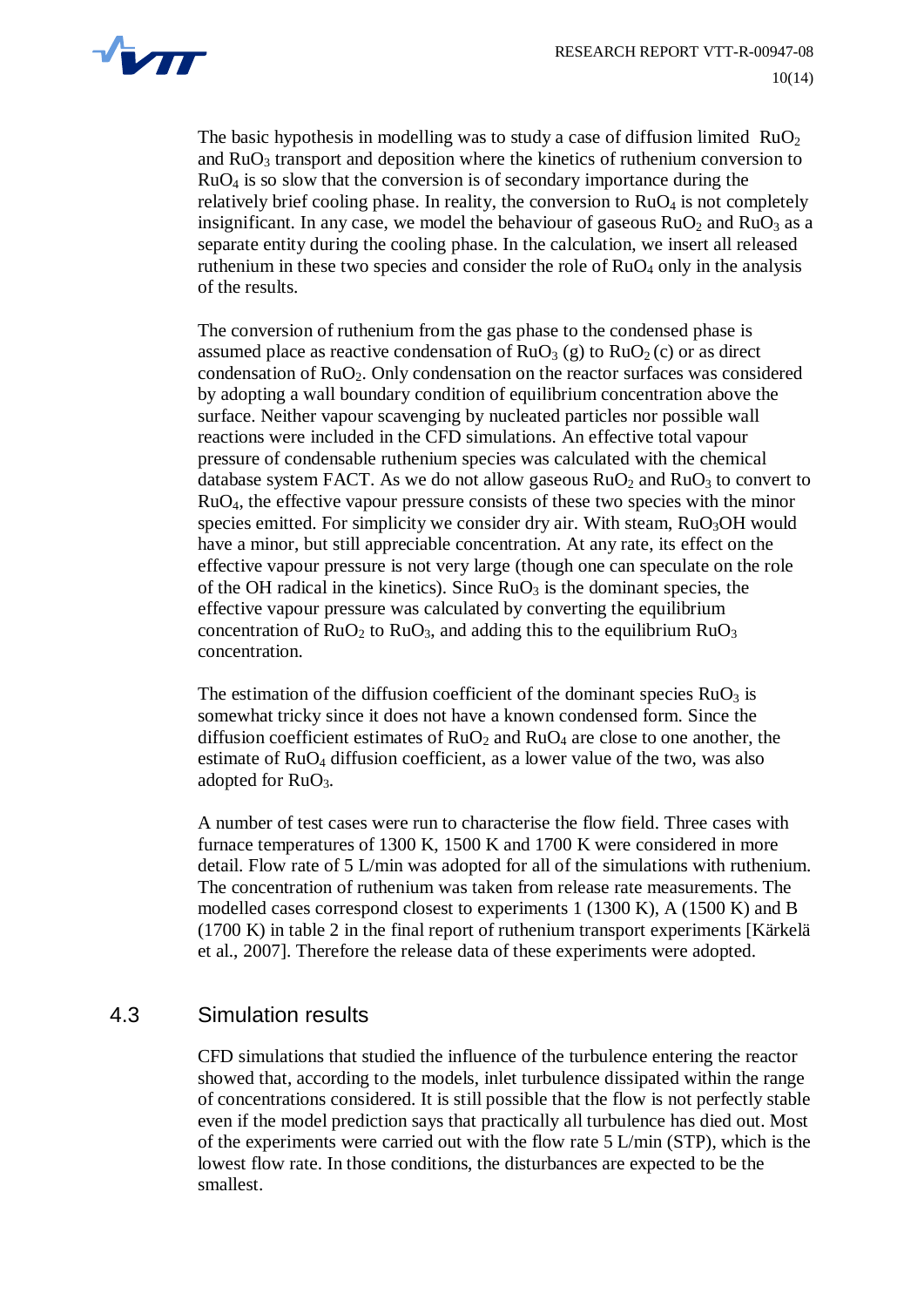

The predictions of the thermal field are presented in Figs 5 and 6 as vertical crosscuts from the middle of the tube. In all figures, the vertical dimension has been scaled ten times in relation to the horizontal (i.e. axial) one. The overall features of the results are very close to each other at furnace temperatures 1300 K (Fig. 6) and 1700 K (Fig. 6). It can be noted that buoyancy, indeed, plays a role. The hot gas flow is directed towards the top of the furnace. This means that the top surface of the reactor is more prone to deposition and reaction with the hot gas flow.



Figure 5. Temperature contours in the case of furnace temperature at 1300 K.



Figure 6. Temperature contours in the case of furnace temperature at 1700 K.

Model predictions of gas ruthenium concentrations (as  $RuO<sub>3</sub>$ ) are shown in Figs 7 - 9. Once again, the features of the contours are rather similar irrespective of the maximum temperature in the furnace, and buoyancy can be observed in the figures. The sharp beginning of wall deposition is clearly visible. Looking at these contours and those of temperature, it seems that part of nucleation takes place rather close to the upper wall of the tube. These particles have a rather high propensity of ending up as wall deposits. In general, the low Reynolds number of the flow can be seen in the relatively short distance where much of the ruthenium vapour depletion takes place.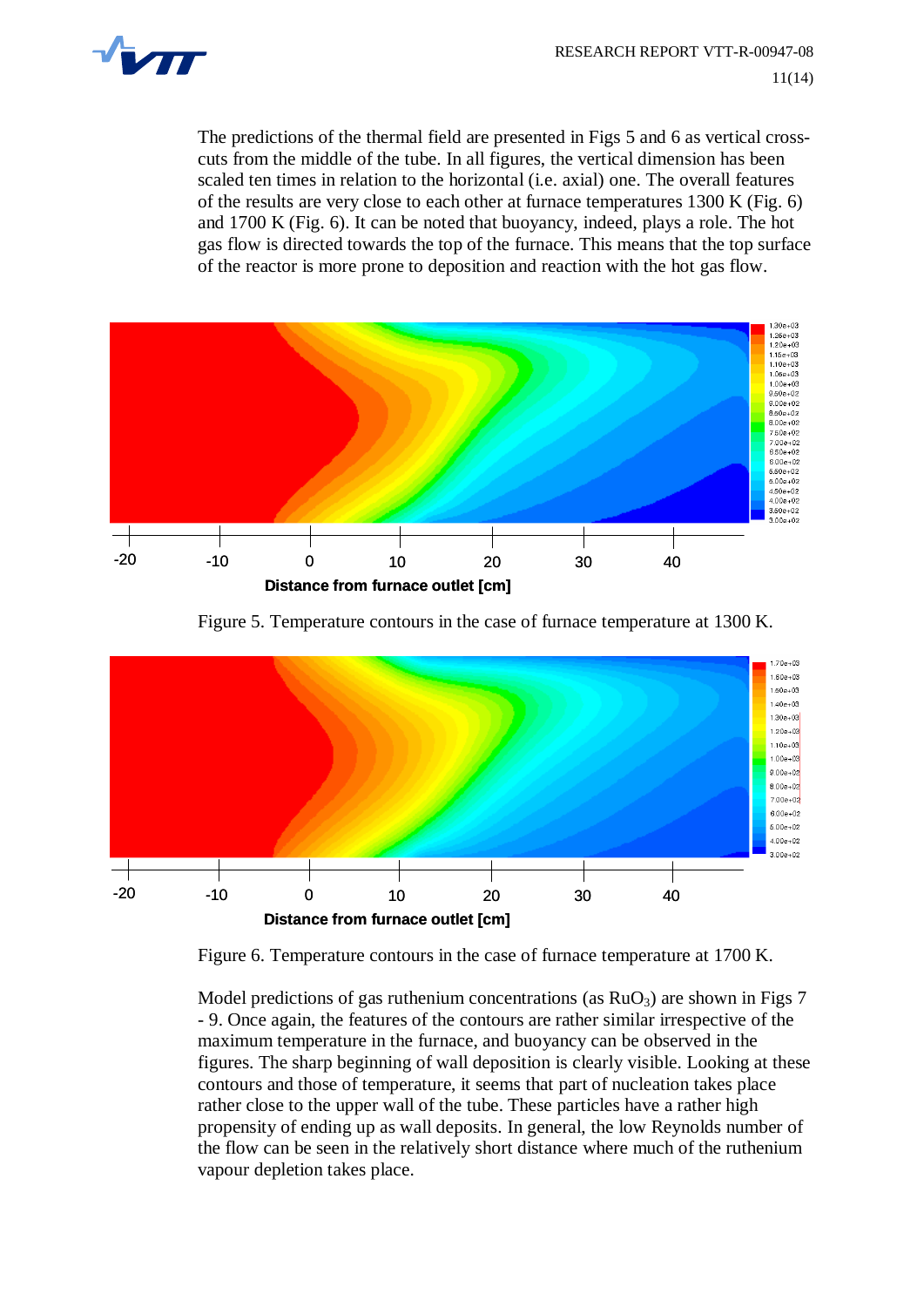



Figure 7.  $RuO<sub>3</sub>$  mass fraction in the case of furnace temperature at 1300 K.



Figure 8.  $RuO<sub>3</sub>$  mass fraction in the case of furnace temperature at 1500 K.



Figure 9.  $RuO<sub>3</sub>$  mass fraction in the case of furnace temperature at 1700 K.

The results of the diffusion-limited  $RuO<sub>3</sub>$  simulation can be compared against the radiotracer measurements of deposition profiles. The simulated deposition profiles and experimental data are presented Fig. 10. The computational grid is rather coarse and here the retrieval of this data introduces some additional numerical error. Therefore no conclusions should be made based on the exact shapes of the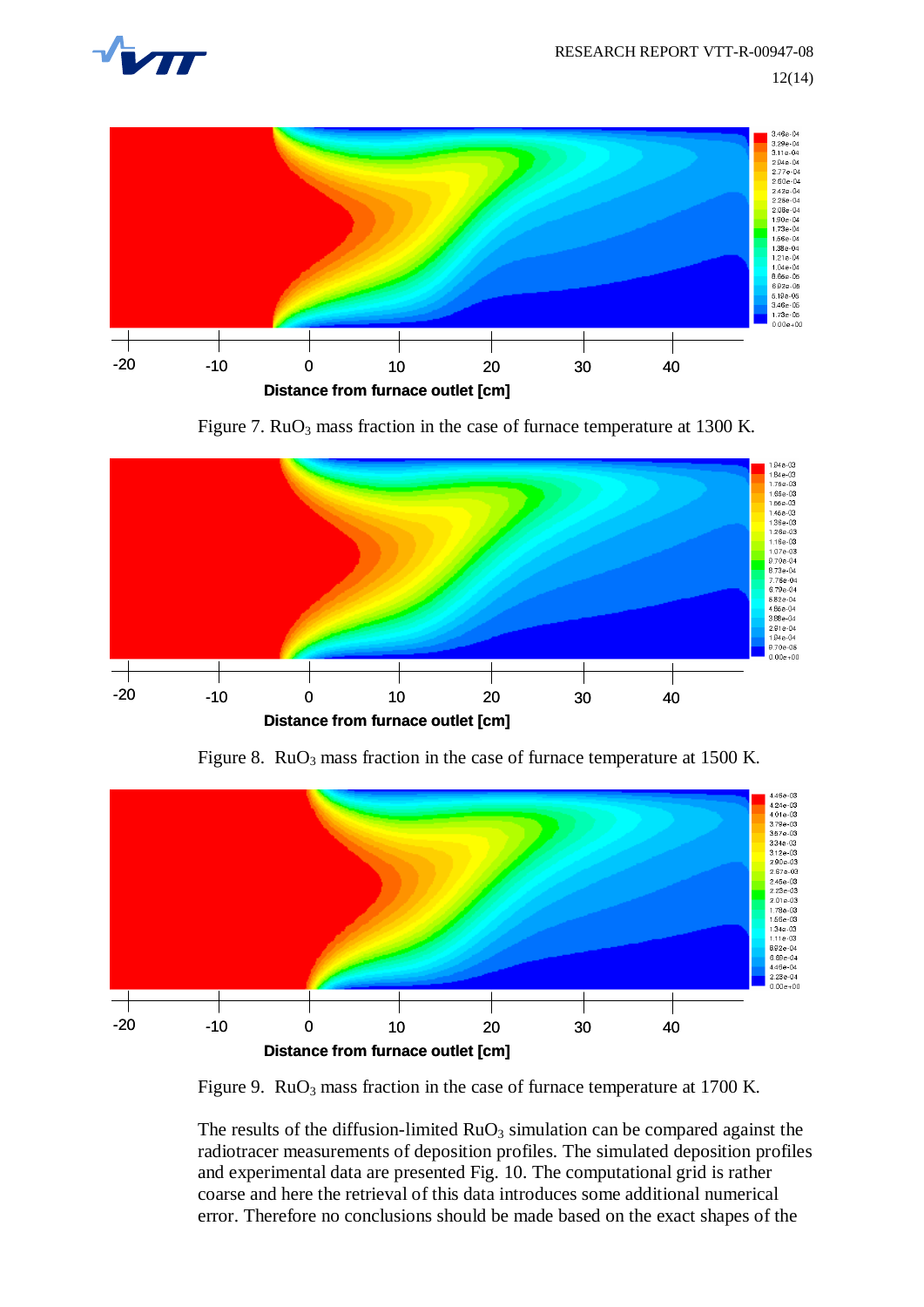

peaks or the occurrence of minor peaks. The comparison shows that there is reasonable agreement with the experimental data in case of experiments conducted with the furnace at 1500 K. It seems that in these conditions the hypothesis of the dominant roles of  $RuO<sub>2</sub>$  and  $RuO<sub>3</sub>$  is valid. Particle formation can be observed in the comparison of the simulations and the experimental data. Particles start to have an impact at the furnace outlet (0 cm). Based on pure vapour diffusion, deposition rates should level off at this location. It seems logical that, in reality, most of the  $RuO<sub>2</sub>$  and  $RuO<sub>3</sub>$  vapour is scavenged by particles here, and that is why the deposition rates decrease further. There is a visible peak of particle deposition due to thermophoresis in the experimental data. Based on the simulations, this mainly originates from the top of the furnace. The fact that experimentally observed level of deposition is much lower at 1300 K than at 1500 K is most likely at least partly due to greater gas phase  $RuO<sub>4</sub>$  concentration at that temperature. In equilibrium,  $RuO<sub>4</sub>$  mass fraction of gas phase ruthenium species is 25 % at 1300 K, while only 9 % at 1500 K. Even if the experiments show that equilibrium is not reached in the  $RuO<sub>4</sub>$  to  $RuO<sub>3</sub>$  reaction, it does not necessarily mean that the reaction from  $RuO<sub>3</sub>$  to  $RuO<sub>4</sub>$  could not approach the equilibrium within the time scale of the heated furnace. However, this scenario is far from a complete explanation for the observed  $RuO<sub>4</sub>$  transport rates.



Fig 10. Simulated deposition profiles and comparison with measurements.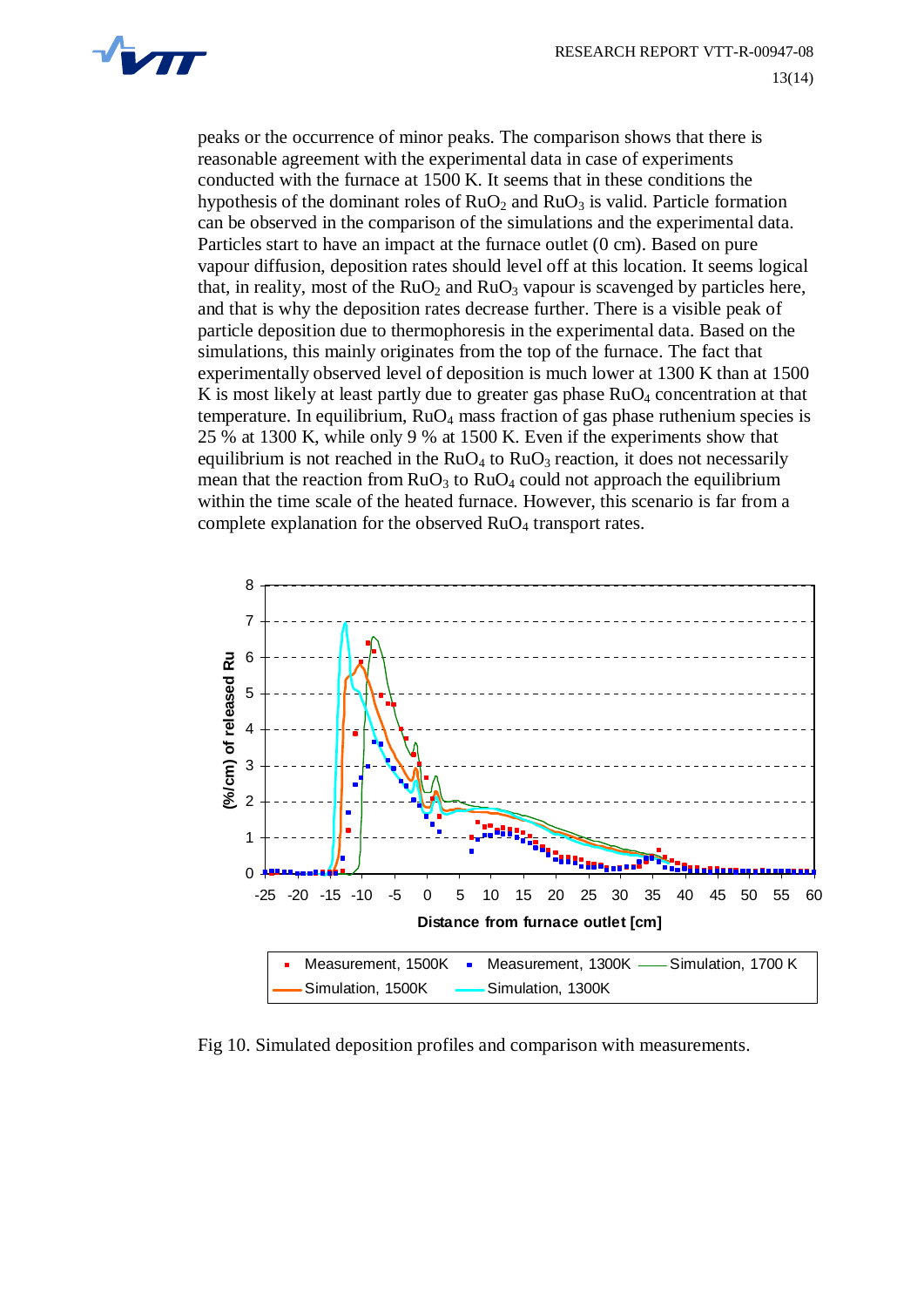

#### **5 Conclusions**

Experimental studies conducted during 2002-2006 provided an extensive database on ruthenium behaviour in various conditions expected in an air ingress accident.

The chemistry of ruthenium oxides proved to be complex with a number of reaction pathways in gas phase and on the surfaces. Particle formation, impurities and gas composition all played an important role in the experiments.

According to the modelling study diffusion-limited reactive condensation of  $RuO<sub>3</sub>$ and direct condensation of  $RuO<sub>2</sub>$  seemed to explain majority of the wall deposition observed in the experiments. Particle formation and subsequent thermophoretic deposition especially at the part of the tube close to the outlet of the furnace are likely to explain majority of the remaining differences between the calculated and measured results.

The conclusions that this study allows to make is that wall condensation and particle formation are the dominant processes, when the cooling rate is relatively fast. As the cooling rate was fast in every experiment, it is harder to extend the understanding beyond the conditions encountered in the test facility.

According to thermal equilibrium, there should be significant gaseous  $RuO<sub>4</sub>$ concentration especially at the temperature of 1300 K. This would explain the overestimated wall deposition at that temperature. At higher temperature increasing mass flow rate of  $RuO<sub>2</sub>$  particles is likely to catalyse decomposition reaction of  $RuO<sub>4</sub>$  to  $RuO<sub>2</sub>$ . Impurities in the gas flow seemed to decrease the catalytic activity and increase the transport of gaseous  $RuO<sub>4</sub>$  through the facility.

#### **References**

Backman U., Lipponen M., Auvinen A., Jokiniemi J. and Zilliacus R. Ruthenium behaviour in severe nuclear accident conditions – Final Report. VTT Processes, PRO3/P26/04, 2004.

Kärkelä T., Backman, U., Auvinen, A., Zilliacus, R., Lipponen, M., Kekki, T., Tapper U., Jokiniemi, J. Experiments on the behaviour of ruthenium in air ingress accidents – Final Report. VTT TK504, VTT-R-01252-07, 2007.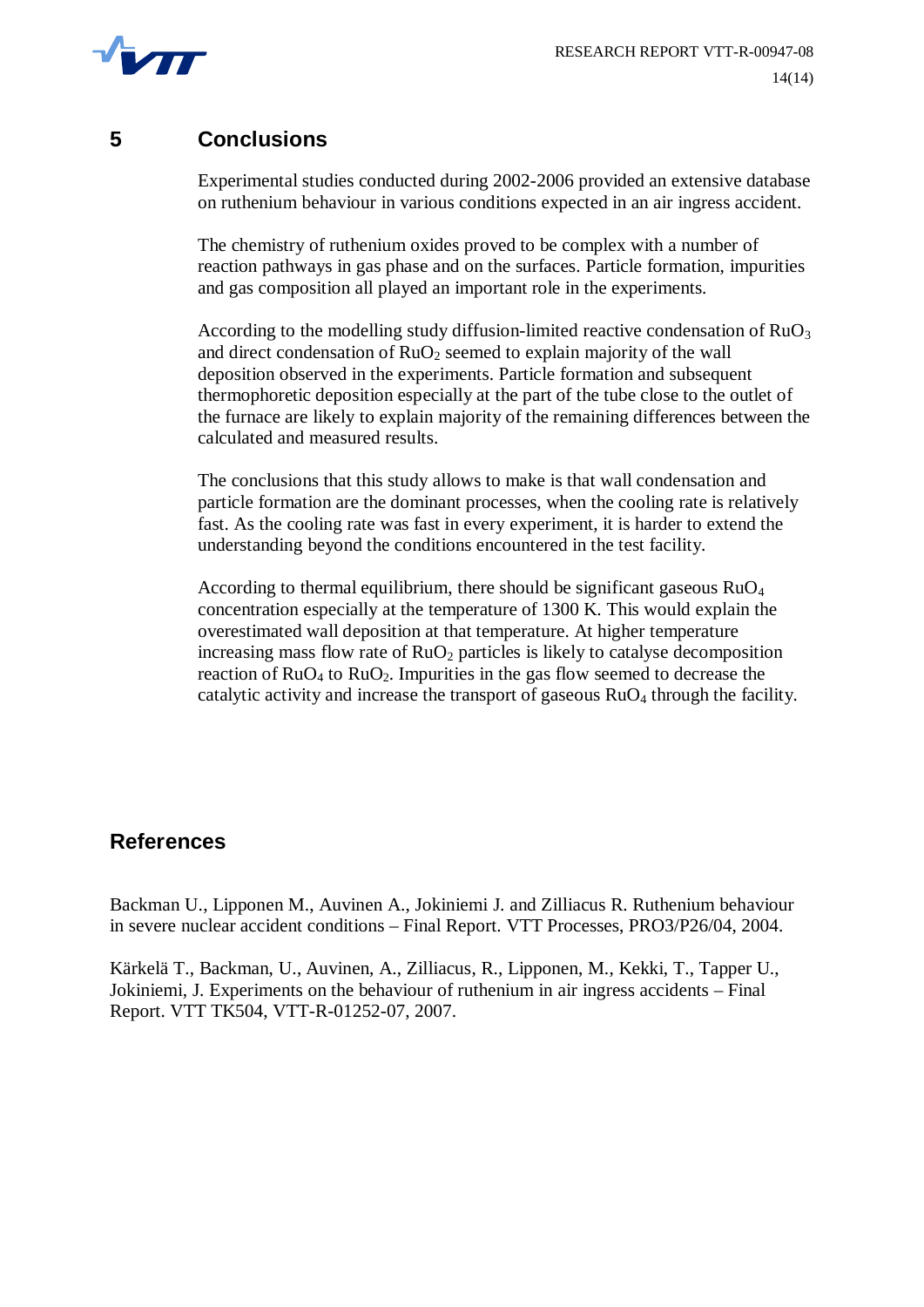

## **Appendix A. Average values of measured wall temperatures in the facility**

| Table A-1. Average outer surface temperatures measured within the furnace at the |
|----------------------------------------------------------------------------------|
| side wall (sw) and on the top wall (top).                                        |

|                 |           | Furnace set point                   |         |         |         |  |  |  |
|-----------------|-----------|-------------------------------------|---------|---------|---------|--|--|--|
|                 |           | 1100K<br>1300 K<br>1500 K<br>1700 K |         |         |         |  |  |  |
| Distance from   | Location  |                                     |         |         |         |  |  |  |
| the outlet [cm] | sw/top    | Measured temperature [K]            |         |         |         |  |  |  |
| -87             | <b>SW</b> | 1117.22                             | 1321.68 |         |         |  |  |  |
| -79             | <b>SW</b> | 1135.29                             | 1332.81 | 1523.99 |         |  |  |  |
| $-71$           | <b>SW</b> | 1151.15                             | 1343.92 | 1533.56 |         |  |  |  |
| $-63$           | <b>SW</b> | 1157.78                             | 1350.32 | 1539.22 |         |  |  |  |
| $-55$           | <b>SW</b> | 1123.65                             | 1325.48 | 1519.31 |         |  |  |  |
| $-47$           | <b>SW</b> | 1146.58                             | 1344.00 | 1531.15 |         |  |  |  |
| -39             | <b>SW</b> | 1147.34                             | 1343.69 | 1529.95 |         |  |  |  |
| $-31$           | <b>SW</b> | 1143.91                             | 1339.97 | 1524.72 |         |  |  |  |
| $-23$           | <b>SW</b> | 1131.72                             | 1329.36 | 1516.13 |         |  |  |  |
| $-20$           | top       | 1129.51                             | 1326.07 | 1509.87 | 1701.48 |  |  |  |
| $-17$           | top       | 1122.88                             | 1320.87 | 1497.88 | 1690.77 |  |  |  |
| -14             | top       | 1050.73                             | 1245.84 | 1434.06 | 1626.39 |  |  |  |
| $-10$           | top       | 909.72                              | 1103.83 | 1249.75 | 1426.54 |  |  |  |
| -5              | top       | 718.23                              | 897.84  | 997.00  | 1142.55 |  |  |  |
| -1              | top       | 589.29                              | 711.28  |         |         |  |  |  |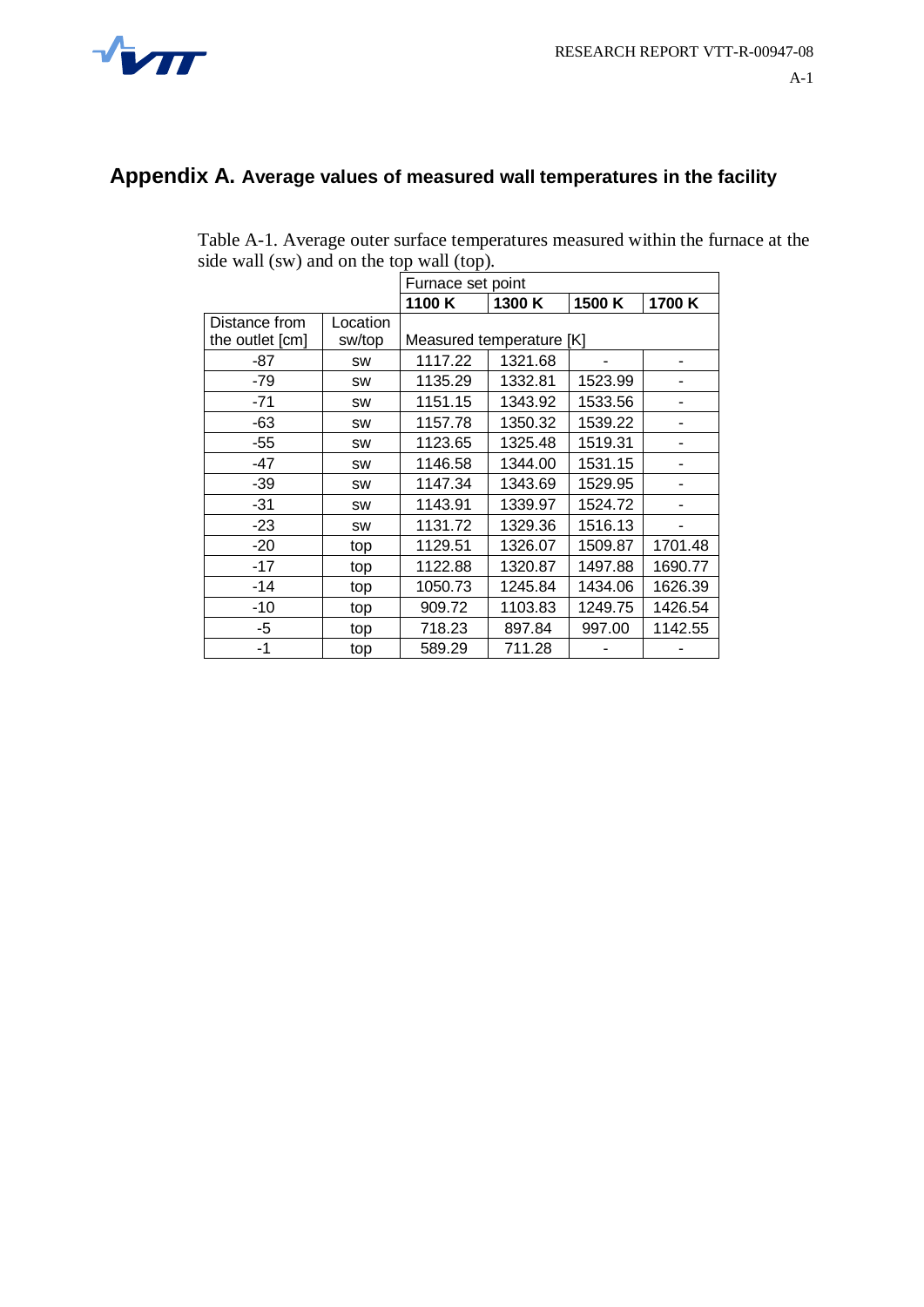

|          |                 | Furnace set point |                          |        |        |  |  |
|----------|-----------------|-------------------|--------------------------|--------|--------|--|--|
|          |                 | 1100K             | 1300 K                   | 1500 K | 1700 K |  |  |
|          | Distance from   |                   |                          |        |        |  |  |
| top wall | the outlet [cm] |                   | Measured temperature [K] |        |        |  |  |
|          | 2.3             | 465.03            | 501.60                   |        |        |  |  |
|          | 4.2             | 431.49            | 458.75                   |        |        |  |  |
|          | 7.7             | 402.66            | 428.58                   | 468.49 | 488.25 |  |  |
|          | 10.4            | 392.68            | 420.09                   | 451.53 | 465.60 |  |  |
|          | 13.5            | 382.77            | 410.84                   | 438.97 | 449.66 |  |  |
|          | 20.4            | 355.45            | 377.81                   | 401.19 | 405.72 |  |  |
|          | 24.8            | 345.19            | 365.29                   | 385.88 | 387.82 |  |  |
|          | 28.6            | 336.04            | 352.53                   | 370.29 | 370.73 |  |  |
|          | 32.8            | 328.89            | 342.21                   | 357.49 | 357.69 |  |  |
|          | 37              | 325.19            | 336.34                   | 350.61 | 349.84 |  |  |
|          | 43.6            | 315.88            | 324.05                   | 336.81 | 335.56 |  |  |
|          | 55.5            | 308.05            | 313.57                   | 321.02 | 318.42 |  |  |
|          | 65.5            | 303.79            | 307.55                   |        |        |  |  |

Table A-2. Average inner surface temperatures measured after the furnace on top wall of the stainless steel connector and tube.

| Table A-3. Average inner surface temperatures measured after the furnace on |
|-----------------------------------------------------------------------------|
| bottom wall of the stainless steel connector and tube.                      |

|        |                 | Furnace set point        |        |        |        |  |
|--------|-----------------|--------------------------|--------|--------|--------|--|
|        |                 | 1100 K                   | 1300 K | 1500 K | 1700 K |  |
| bottom | Distance from   |                          |        |        |        |  |
| wall   | the outlet [cm] | Measured temperature [K] |        |        |        |  |
|        | 7.7             | 381.52                   | 403.66 | 428.43 | 448.37 |  |
|        | 10.4            | 373.85                   | 393.99 | 411.90 | 428.80 |  |
|        | 13.5            | 364.88                   | 382.67 | 396.89 | 412.10 |  |
|        | 20.4            | 347.11                   | 360.20 | 369.96 | 381.17 |  |
|        | 24.8            | 339.84                   | 351.63 | 358.25 | 368.47 |  |
|        | 28.6            | 331.51                   | 341.03 | 345.69 | 354.22 |  |
|        | 32.8            | 326.22                   | 334.47 | 338.10 | 345.52 |  |
|        | 37              | 321.71                   | 328.62 | 330.86 | 337.88 |  |
|        | 43.6            | 316.08                   | 321.86 |        |        |  |
|        | 55.5            | 307.95                   | 311.34 | 309.60 | 314.32 |  |
|        | 65.5            | 304.45                   | 306.65 |        |        |  |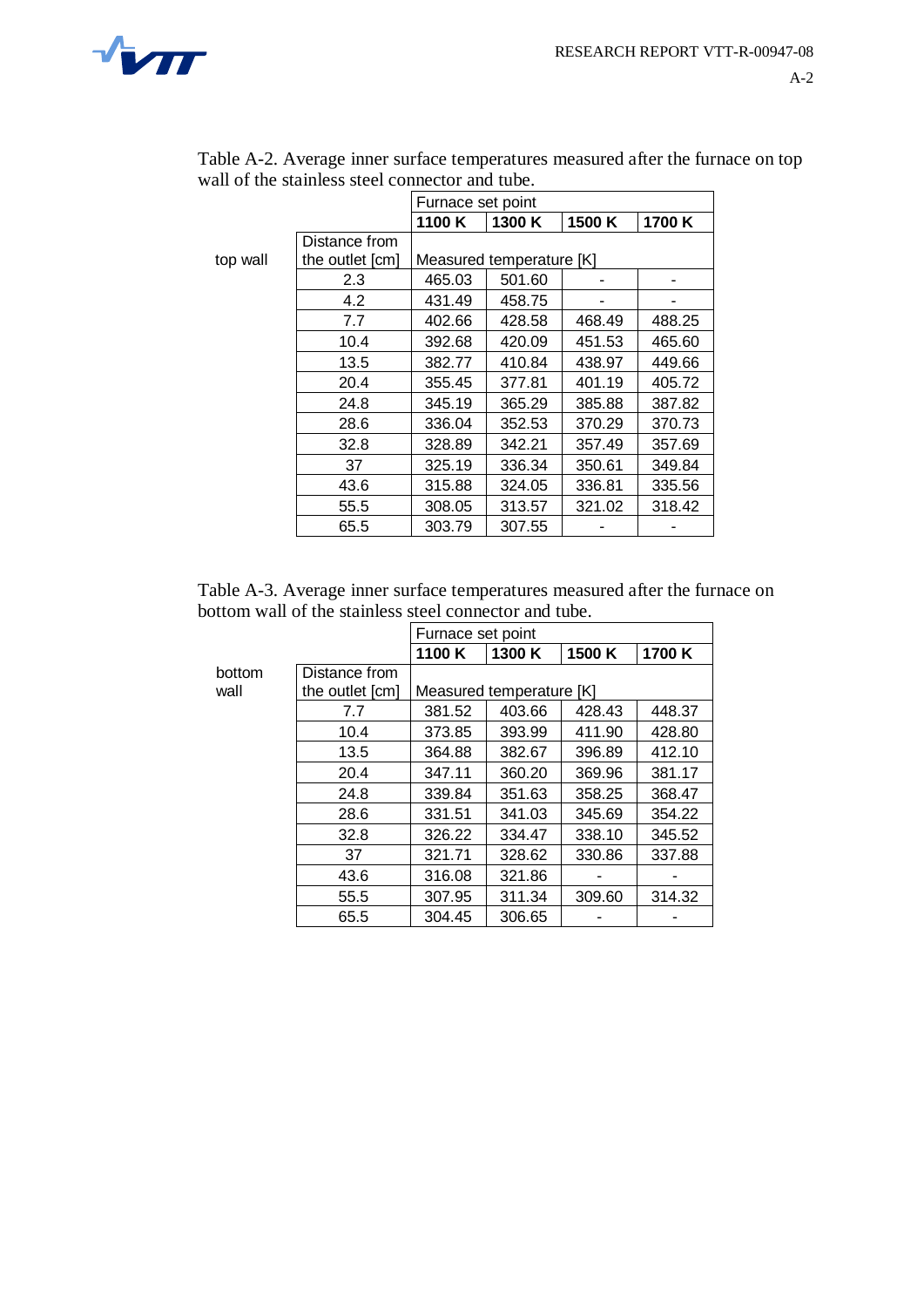

|                 |                   | Left side      |                          |                |                           | Right side        |        |        |
|-----------------|-------------------|----------------|--------------------------|----------------|---------------------------|-------------------|--------|--------|
|                 | Furnace set point |                |                          |                |                           | Furnace set point |        |        |
|                 | 1100K             | 1300 K         | 1500 K                   | 1700 K         | 1100 K                    | 1300 K            | 1500 K | 1700 K |
| Distance from   |                   |                |                          |                | Measured temperatures [K] |                   |        |        |
| the outlet [cm] |                   |                |                          |                |                           |                   |        |        |
| 2.3             |                   | $\blacksquare$ | ۰                        | $\blacksquare$ | 449.88                    | 490.29            |        |        |
| 4.4             |                   |                |                          |                | 421.05                    | 452.16            |        |        |
| 7.3             | 390.39            | 414.25         | 454.83                   | 474.14         | ۰                         |                   |        |        |
| 7.6             |                   |                |                          | $\blacksquare$ | 388.05                    | 413.93            | 449.11 | 467.88 |
| 10.3            | 380.86            | 405.72         | 438.49                   | 452.28         |                           |                   |        |        |
| 13.2            | $\blacksquare$    | $\blacksquare$ | $\overline{\phantom{a}}$ | $\mathbf{r}$   | 372.50                    | 398.36            | 422.45 | 433.24 |
| 13.4            | 369.37            | 394.26         | 420.79                   | 430.86         |                           |                   |        |        |
| 16.3            | 359.73            | 383.34         | 408.07                   | 414.57         | Ξ.                        |                   |        | ٠      |
| 20.3            | 348.42            | 369.46         |                          | 395.65         |                           |                   |        |        |
| 20.5            | $\blacksquare$    | $\blacksquare$ | $\overline{\phantom{a}}$ | $\mathbf{r}$   | 353.59                    | 376.15            | 394.85 | 401.01 |
| 24.3            | 338.16            | 355.21         | 373.06                   | 375.56         |                           |                   |        |        |
| 28.3            | 329.96            | 344.19         | 361.01                   | 361.92         |                           |                   |        |        |
| 28.7            | $\blacksquare$    | $\mathbf{r}$   | $\blacksquare$           | $\mathbf{u}$   | 331.15                    | 346.61            | 359.13 | 360.30 |
| 32.3            | 324.71            | 336.67         | 350.54                   | 351.06         |                           |                   |        |        |
| 36.9            | 320.96            | 332.02         | 345.38                   | 345.25         |                           |                   |        |        |
| 43.3            | 315.62            | 324.30         | 334.69                   | 333.79         |                           |                   |        |        |
| 55.3            | 306.14            | 311.35         | 317.66                   | 316.29         |                           |                   |        |        |

| Table A-4. Average inner surface temperatures measured after the furnace on side |  |
|----------------------------------------------------------------------------------|--|
| walls of stainless steel tube.                                                   |  |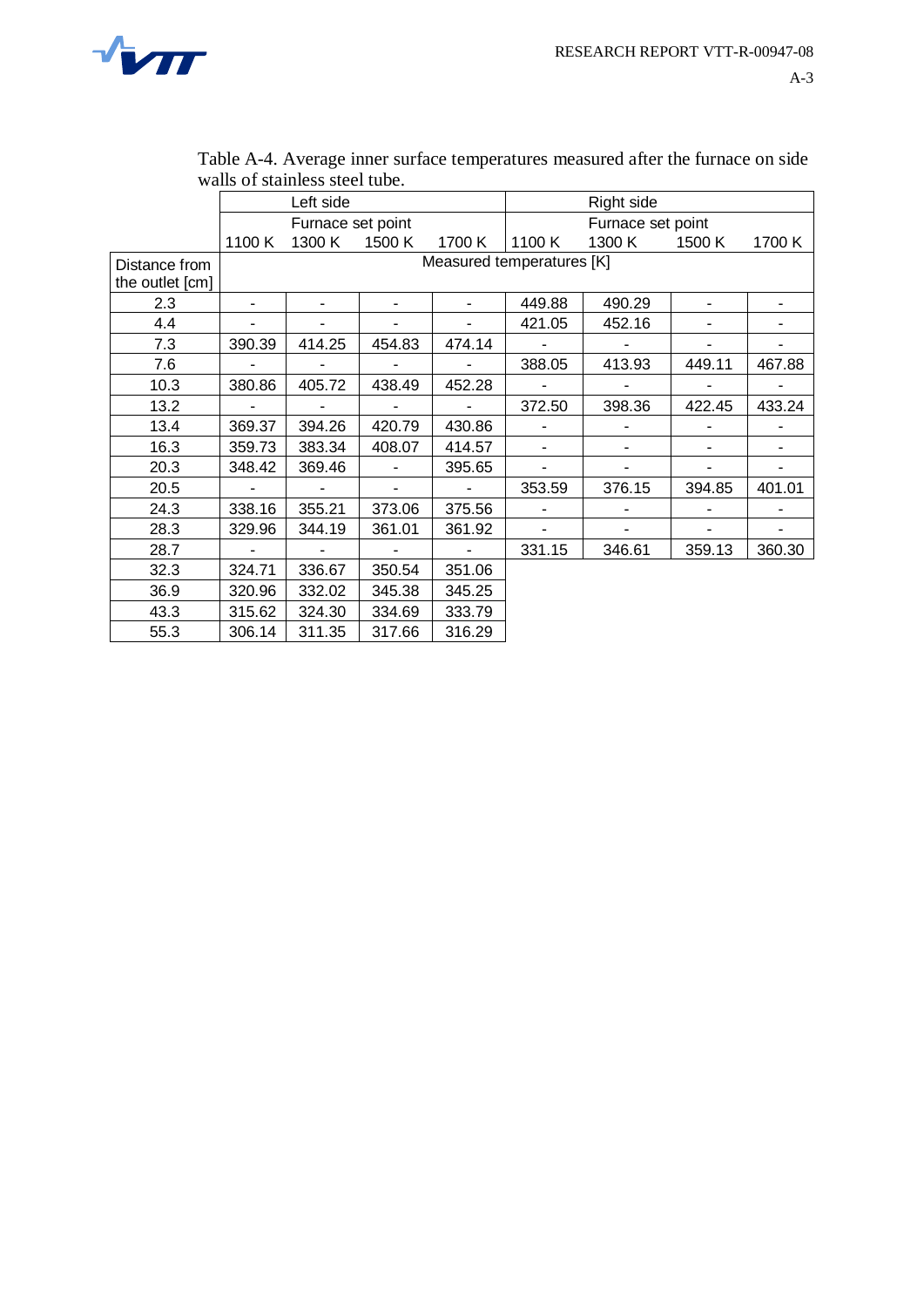

#### **Appendix B. Average values of measured gas temperatures in the facility**

|                 | Furnace set point            |         |                 |         |
|-----------------|------------------------------|---------|-----------------|---------|
|                 | 1100 K                       | 1300 K  | 1500K           | 1700 K  |
| Distance from   |                              |         |                 |         |
| the outlet [cm] | Measured gas temperature [K] |         |                 |         |
| -9              | 995.12                       | 1150.82 |                 |         |
| -8              | 976.55                       | 1123.78 | 1238.28         |         |
| -6              | 939.83                       | 1072.36 | 1159.66         |         |
| -4              | 902.01                       | 1019.88 | 1089.16         | 1225.05 |
| -3              |                              |         |                 | 1178.97 |
| -2              | 864.11                       | 964.51  | 1010.01         | 1127.30 |
| -1              |                              |         |                 | 1075.77 |
| 0               | 826.50                       | 915.74  | 919.05          | 1020.53 |
| 1               | 812.26                       |         | 876.31          | 972.25  |
| 2               | 796.51                       | 881.37  | 840.03          | 932.59  |
| 3               | 779.86                       |         | 798.09          | 893.90  |
| 4               | 756.15                       | 843.47  | 762.51          | 852.71  |
| 5               | $\sim$                       | $\sim$  | 722.19          | 818.47  |
| 6               | 700.88                       | 794.29  | 673.88          | 778.56  |
| 7               |                              |         | 645.86          | 739.35  |
| 8               | 632.75                       | 716.55  | 609.55          | 700.23  |
| 9               |                              |         | 588.28          | 661.88  |
| 10              |                              |         | 576.74          | 638.83  |
| 12              | 573.80                       | 636.85  | 556.79          | 611.86  |
| 14              |                              |         |                 | 588.47  |
| 16              | 538.52                       | 589.21  |                 |         |
| 18              |                              |         | 511.53          | 547.02  |
| 20              | 509.71                       | 551.06  | $\sim$ 10 $\pm$ |         |
| 22              |                              |         | 475.38          | 507.82  |
| 24              | 476.05                       | 511.78  |                 |         |
| 26              |                              |         | 449.90          | 481.72  |
| 28              | 448.56                       | 480.71  |                 |         |
| 30              |                              |         | 431.23          | 459.10  |
| 32              | 424.72                       | 454.06  |                 |         |
| 34              | $\mathbb{Z}^{\mathbb{Z}}$    |         | 416.49          | 441.05  |
| 36              | 402.45                       | 426.47  |                 |         |
| 38              | $\overline{\phantom{0}}$     |         | 402.09          | 422.28  |
| 40              | 386.49                       | 406.15  |                 |         |
| 42              |                              |         | 390.20          | 407.45  |
| 46              |                              | -       | 379.16          | 396.35  |
| 50              |                              |         | 369.98          | 385.14  |
| 53.5            |                              |         | 363.59          | 376.36  |

Table B-1. The measured gas temperatures approximately at the centre of the flow channel.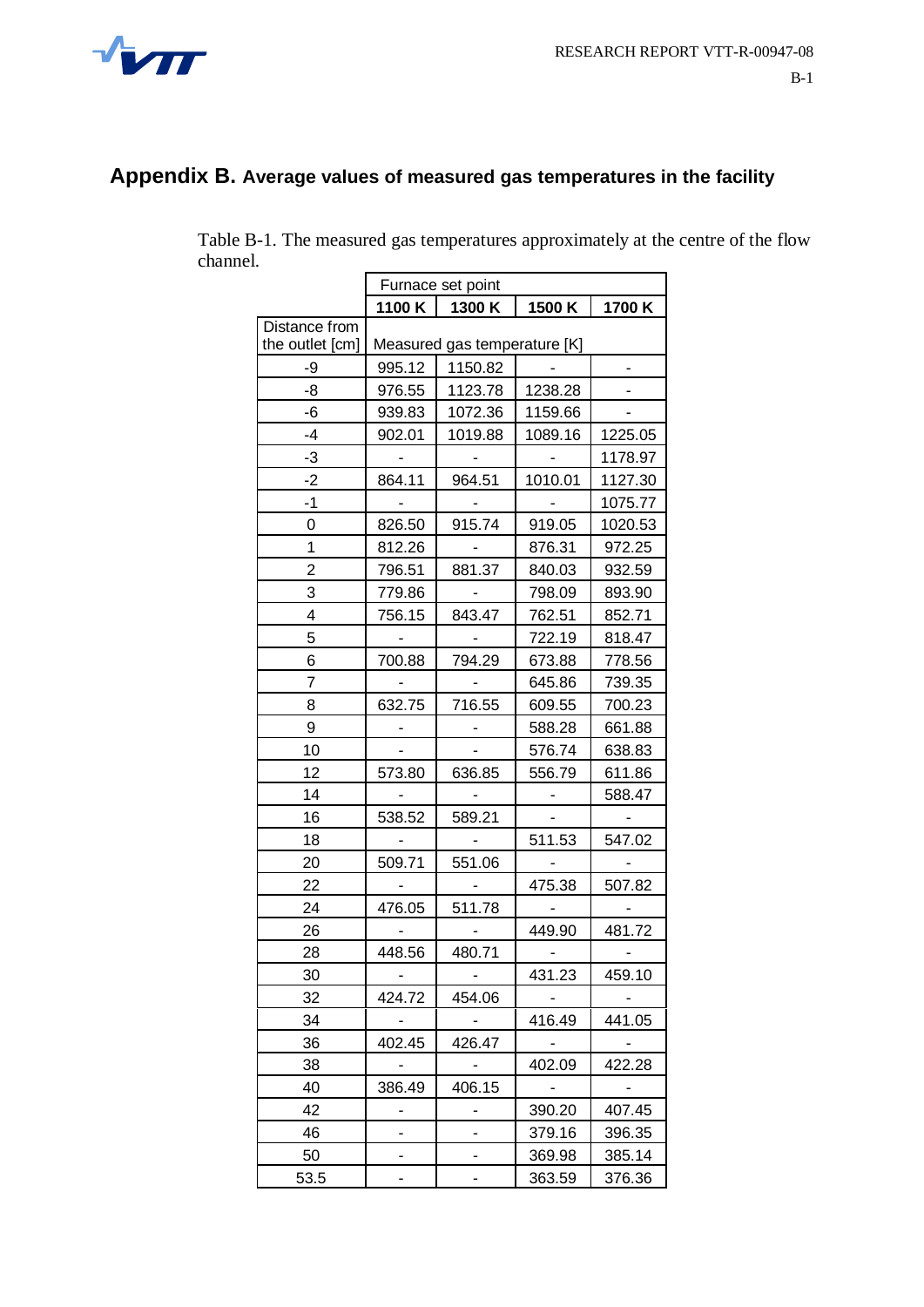



#### **Appendix C. Figures of measured temperatures**

Figure C-1. Measured temperatures inside stainless steel connector and tube. Temperatures are measured at the inner surface on the side walls of the tube.



Figure C-2. Measured gas temperatures approximately at the centre of the flow channel with furnace set point ranging from 1100 K to 1700 K.